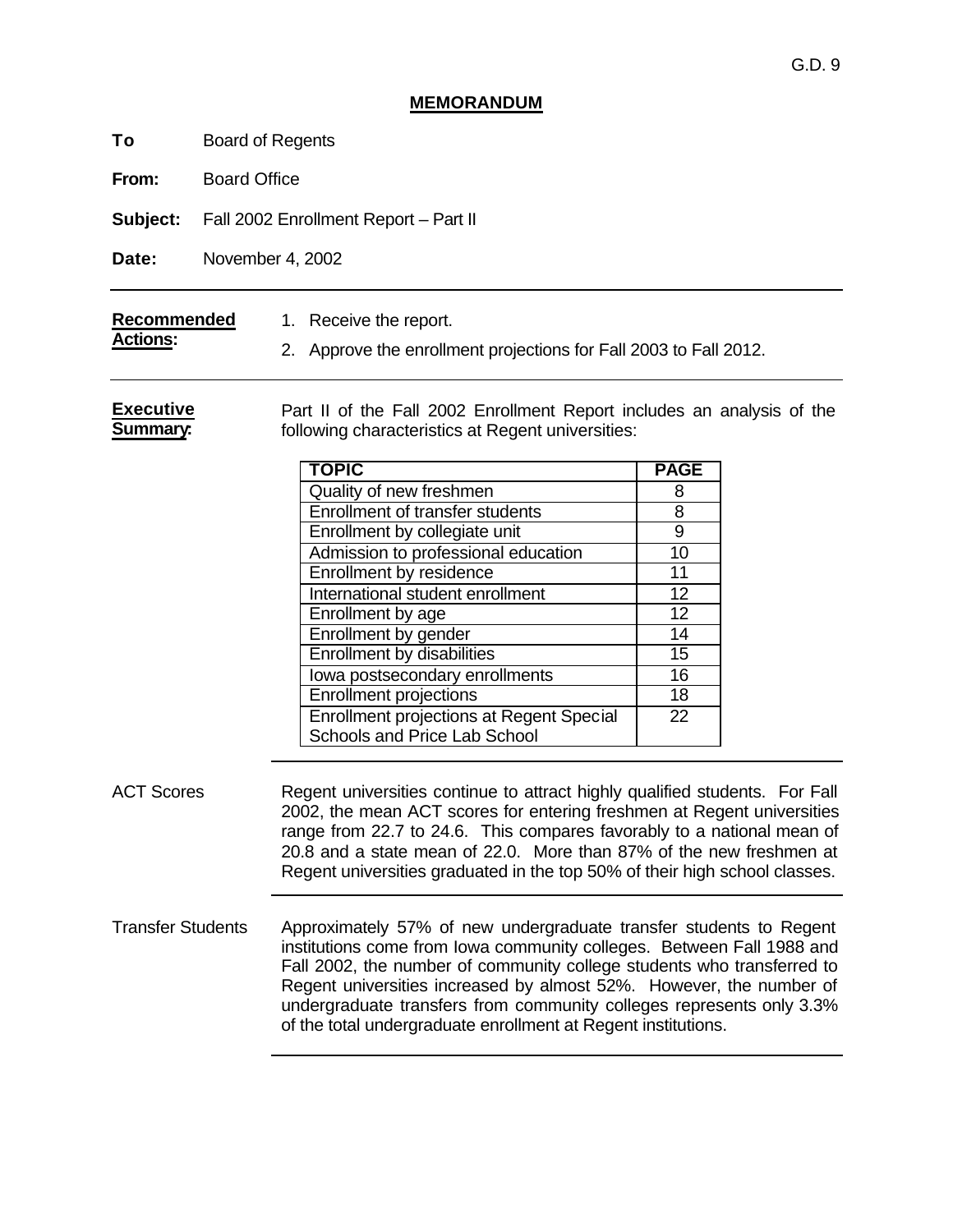Undergraduate Enrollment by Collegiate Unit

Undergraduate enrollment at Regent universities increased by 631 students (+1.1%) from 55,137 in Fall 2001 to 55,768 in Fall 2002. The changes in each college are described on the following tables:

University of Iowa

| <b>College</b>      | <b>Increase</b>  | <b>Decrease</b>  |
|---------------------|------------------|------------------|
|                     | Number & Percent | Number & Percent |
|                     |                  |                  |
| Business Admin.     | $14 (+0.9\%)$    |                  |
| Education           |                  | 16 (-1.9%)       |
| Engineering         | $11 (+1.0\%)$    |                  |
| <b>Liberal Arts</b> | 830 (+5.4%)      |                  |
| Medicine            | 12 (+10.4%)      |                  |
| <b>Nursing</b>      | $34 (+6.5%)$     |                  |
| <b>TOTAL</b>        | 884 (+4.5%)      |                  |

## Iowa State University

| <b>College</b>     | <b>Increase</b>             | <b>Decrease</b>  |
|--------------------|-----------------------------|------------------|
|                    | <b>Number &amp; Percent</b> | Number & Percent |
|                    |                             |                  |
| Agriculture        |                             | 183 (-6.5%)      |
| <b>Business</b>    |                             | 28 (-0.7%)       |
| Design             | $20 (+1.1\%)$               |                  |
| Education          | $(+0.4\%)$<br>8             |                  |
| Engineering        | $87 (+1.8%)$                |                  |
| Family & Con. Sci. | 38 (+3.2%)                  |                  |
| Lib. Arts & Sci.   |                             | 3 (NC            |
| <b>TOTAL</b>       |                             |                  |

University of Northern Iowa

| <b>College</b>          | <b>Increase</b>  | <b>Decrease</b>             |
|-------------------------|------------------|-----------------------------|
|                         | Number & Percent | <b>Number &amp; Percent</b> |
|                         |                  |                             |
| Business Admin.         |                  | $61 (-2.2%)$                |
| Education               |                  | $21 (-0.8\%)$               |
| Hum. & Fine Arts        |                  | $4(-0.2\%)$                 |
| <b>Natural Sciences</b> |                  | $23(-1.4%)$                 |
| Soc. & Behav. Sci.      |                  | 55 (-3.0%)                  |
| <b>TOTAL</b>            |                  | $\overline{192}$ (-1.5%)    |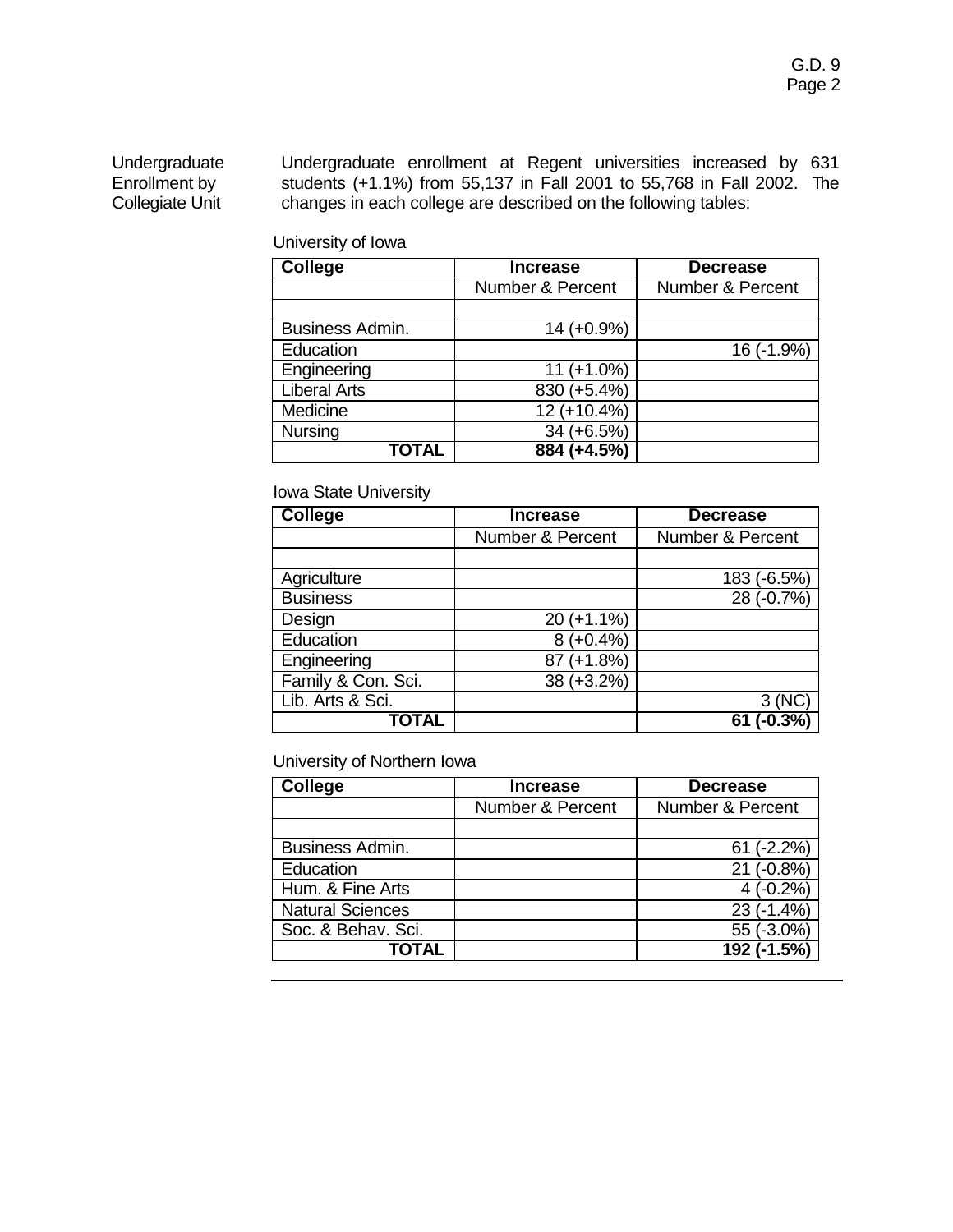## Graduate Enrollment by Collegiate Unit

Graduate enrollment at Regent institutions increased by 212 students (+1.9%) from 11,278 in Fall 2001 to 11,490 in Fall 2002. The changes in each college are described on the following tables.

| <b>College</b>       | <b>Increase</b>  | <b>Decrease</b>  |
|----------------------|------------------|------------------|
|                      | Number & Percent | Number & Percent |
|                      |                  |                  |
| Business Admin.      |                  | 19 (-9.2%)       |
| Dentistry            |                  | $6(-9.4%)$       |
| Education            |                  | 26 (-3.5%)       |
| Engineering          | $(+5.9%)$<br>20  |                  |
| <b>Liberal Arts</b>  |                  | 35 (-1.5%)       |
| Medicine             |                  | $2(-0.6%)$       |
| <b>Nursing</b>       |                  | $9(-5.3%)$       |
| Pharmacy             | <b>NC</b>        | <b>NC</b>        |
| <b>Public Health</b> | 24 (+15.5%)      |                  |
| Graduate             | 67 (+10.0%)      |                  |
|                      | 28 (+0.5%)       |                  |

## Iowa State University

| <b>College</b>     | <b>Increase</b>             | <b>Decrease</b>  |
|--------------------|-----------------------------|------------------|
|                    | <b>Number &amp; Percent</b> | Number & Percent |
|                    |                             |                  |
| Agriculture        | 42 (+6.5%)                  |                  |
| <b>Business</b>    | $4 (+1.4%)$                 |                  |
| Design             | 28 (+22.2%)                 |                  |
| Education          |                             | 37 (-8.0%)       |
| Engineering        | 64 (+8.0%)                  |                  |
| Family & Con. Sci. | $8 (+4.0\%)$                |                  |
| Lib. Arts & Sci.   | 47 (+4.3%)                  |                  |
| Veterinary Med.    | $(+1.2%)$                   |                  |
| TOTAL              | 136 (+3.1%)                 |                  |

## University of Northern Iowa

| <b>College</b>          | <b>Increase</b>  | <b>Decrease</b>  |
|-------------------------|------------------|------------------|
|                         | Number & Percent | Number & Percent |
|                         |                  |                  |
| Business Admin.         | $(+8.6%)$        |                  |
| Education               | 19 (+2.9%)       |                  |
| Hum. & Fine Arts        |                  | $11 (-4.3%)$     |
| <b>Natural Sciences</b> |                  | 19 (-14.0%)      |
| Soc. & Behav. Sci.      | $6 (+4.9%)$      |                  |
| TOTAL                   | 48 (+3.0%)       |                  |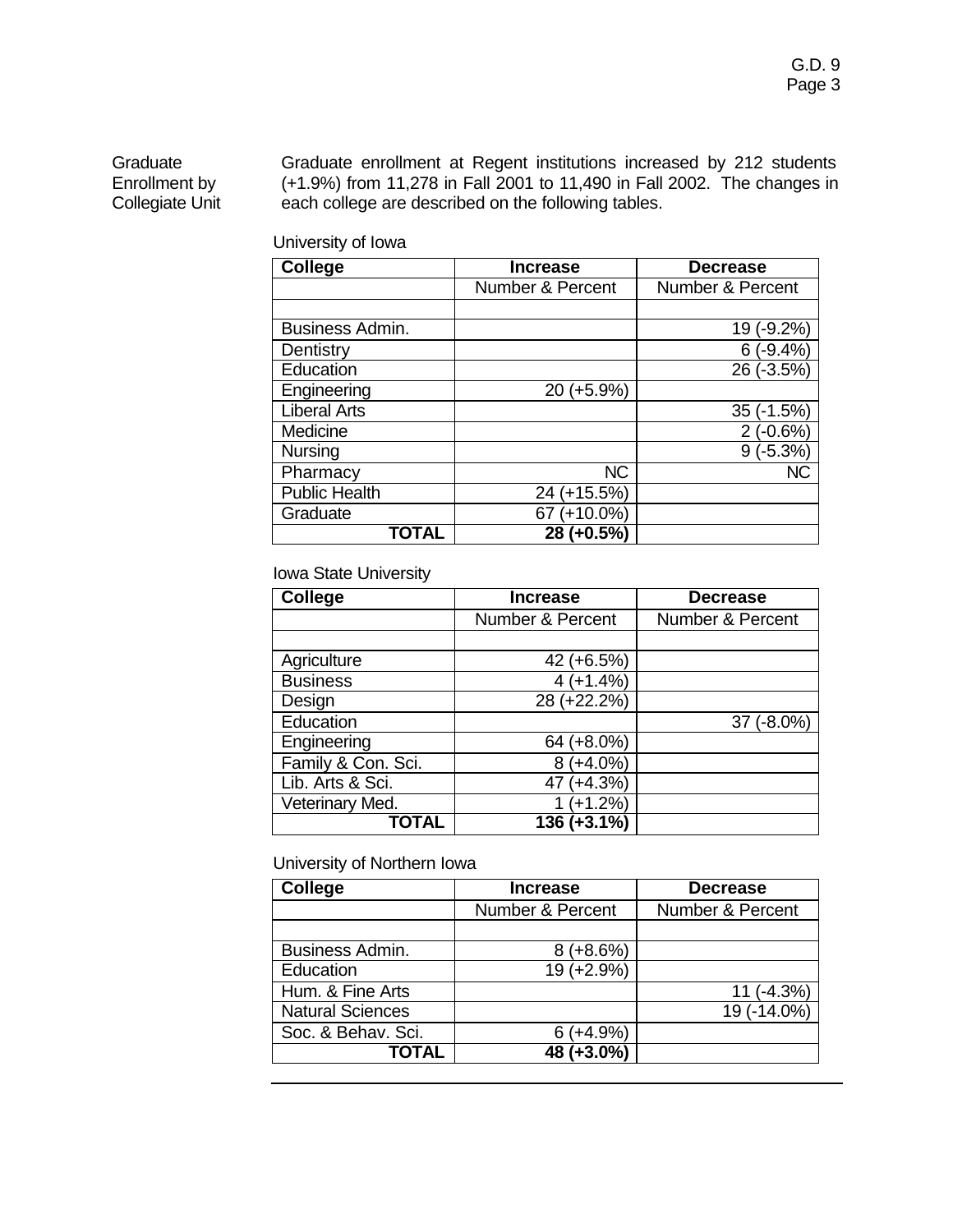Professional **School** Enrollment by Collegiate Unit Professional school enrollment at Regent universities increased by 17 students (+0.4%) from 4,246 in Fall 2001 to 4,263 in Fall 2002. At Iowa State University, the professional school enrollment remained the same as the prior year. The changes in each college at the University of Iowa are described on the following table:

University of Iowa

| <b>College</b>   | <b>Increase</b>             | <b>Decrease</b>             |
|------------------|-----------------------------|-----------------------------|
|                  | <b>Number &amp; Percent</b> | <b>Number &amp; Percent</b> |
|                  |                             |                             |
| Tippie School of |                             | $35(-3.4%)$                 |
| Management       |                             |                             |
| Dentistry        | $7 (+2.3%)$                 |                             |
| Law              | 39 (+5.4%)                  |                             |
| Medicine         | $11 (+0.8\%)$               |                             |
| Pharmacy         |                             | $5(-1.2%)$                  |
| <b>TOTAL</b>     | $\overline{17 (+0.4\%)}$    |                             |

International **Student Enrollment** More than 5,000 international students from approximately 150 countries and territories enrolled in Regent universities during Fall 2002. This represents an increase of 7.5% from Fall 2001. Regent universities also provide opportunities for students to study abroad in a variety of sites from "Aalborg" (University of Aalborg, Denmark) to "Wales" (University of Wales, Swansea), as well as at colleges and universities from coast to coast in the United States.

- Enrollment by **Gender** The number of women enrolled in Regent universities increased from 35,851 in Fall 2001 to 36,320 (+1.3%) in Fall 2002. The proportion of women to men at Regent universities is currently 50.8%. In undergraduate and graduate enrollments, the proportion of women to men exceeds 50% while in professional school enrollments the proportion is below 50%. The variations of gender ratios in enrollment should be reviewed as a measure of diversity targeted in the Regent universities' strategic plans.
- Enrollment by Age The enrollment of undergraduate students who are 25 years and older decreased by 127 (-2.7%) in Fall 2002 compared to the previous year. This resulted in an increase in the proportion of undergraduates less than 25 years of age from 91.5% (50,447) in Fall 2001 to 91.8% (51,205) in Fall 2002.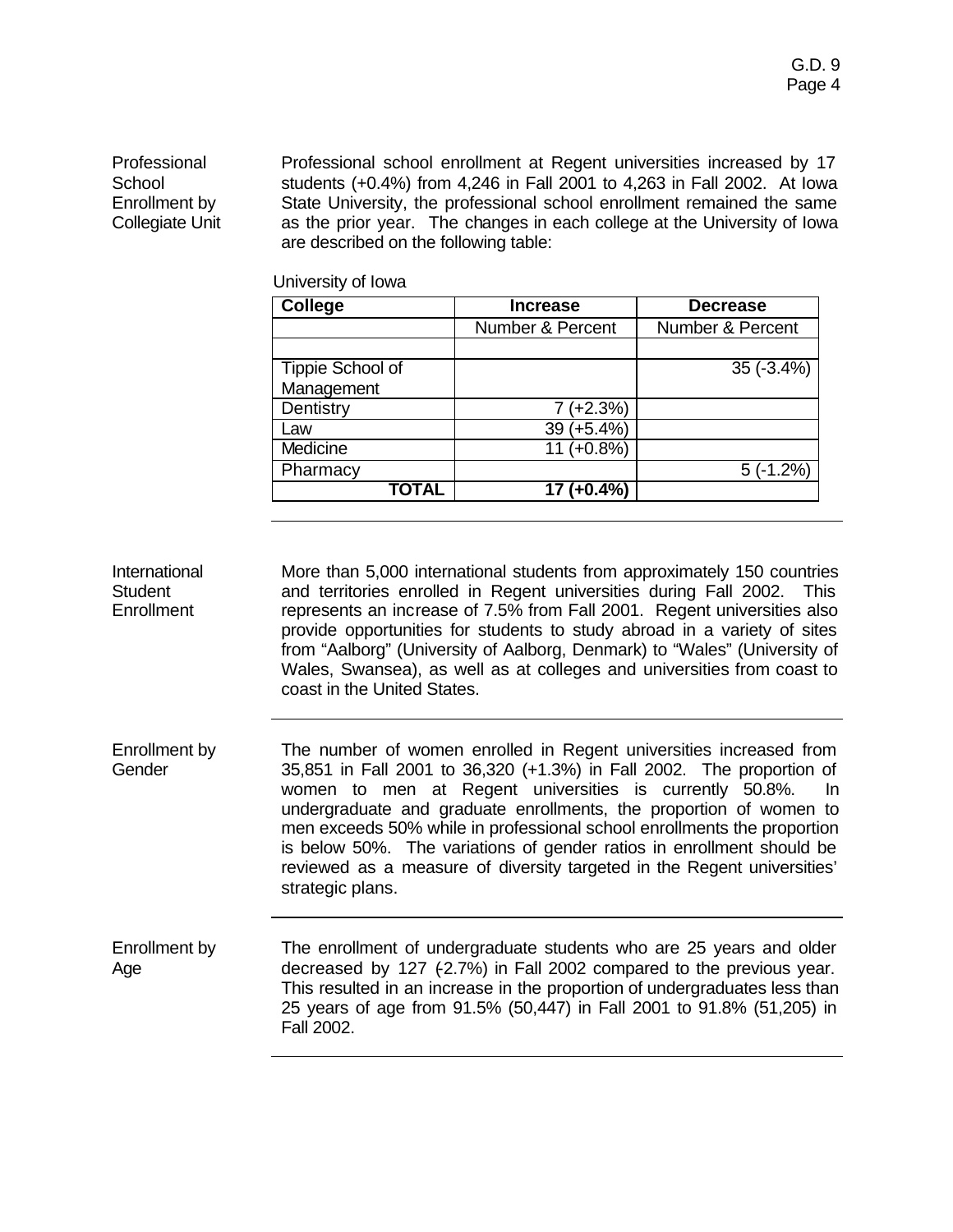Enrollment by **Disabilities** The number of students with disabilities attending Regent universities decreased by 79 (-5.5%), from 1,444 in Fall 2001 to 1,365 in Fall 2002. It is should be noted that these data are compiled primarily from selfreferrals or outside party referrals; therefore, the reported number may not reflect the total number of students with disabilities at the Regent universities.

Iowa Postsecondary **Enrollments** The total enrollment at all lowa colleges and universities is  $198,751<sup>1</sup>$  for Fall 2002. This represents an increase of 4,364 students (+2.2%) from the prior year. Regent universities serve 36.0% of the students (headcount enrollment) pursuing postsecondary education in the State of Iowa. The average market share for Regent universities during the past eleven years has been 36.8%. Community colleges serve 37.1% of the students; and private colleges and universities serve 24.8% of the students pursuing postsecondary education.

**Enrollment** Projections – Regent **Universities** Regent universities project that total enrollments will decrease by 679 students (-0.9%) between 2002 and 2012 from 71,521 to 70,842. The projections indicate that enrollments will begin to decrease in Fall 2003 and continue to decrease until Fall 2008 when there will be slight increases for three years, followed by two years of decreases. Although it is difficult to use projection models accurately for long-term (10-year) projections, the projections included in this report are nonetheless significant components in the environmental analyses for strategic planning.

| Enrollment<br>Projections-<br><b>Special Schools</b><br>and Price Lab | Iowa Braille and Sight Saving School projects that both on-campus and<br>off-campus enrollments will remain the same between 2002 and 2012,<br>although there will be yearly fluctuations in the intervening years.                                                   |
|-----------------------------------------------------------------------|-----------------------------------------------------------------------------------------------------------------------------------------------------------------------------------------------------------------------------------------------------------------------|
| School                                                                | The lowa School for the Deaf projects that on-campus enrollment will<br>increase by 25 students (+20.5%) from 122 to 147 between 2002 and<br>2012. Off-campus services are projected to increase by 22 students<br>(+22.9%) from 96 to 118 during the next ten years. |
|                                                                       | Price Lab School projects an on-campus enrollment increase of 95<br>students (+22.4%) from 425 to 520 between 2002 and 2012 <sup>2</sup> . There are<br>no off-campus services provided by Price Lab School.                                                          |

 $\overline{a}$ 

<sup>&</sup>lt;sup>1</sup> SOURCE: Iowa College and University Enrollment Report prepared for the Iowa Coordinating Council on Post-High School Education by the University of Iowa Office of the Registrar. There were four independent two-year colleges that did not report data.<br><sup>2</sup> It is anticipated that these numbers will change based on implementation of new strategies for

advancing Price Laboratory School. Off-campus students will likely also be served in the future.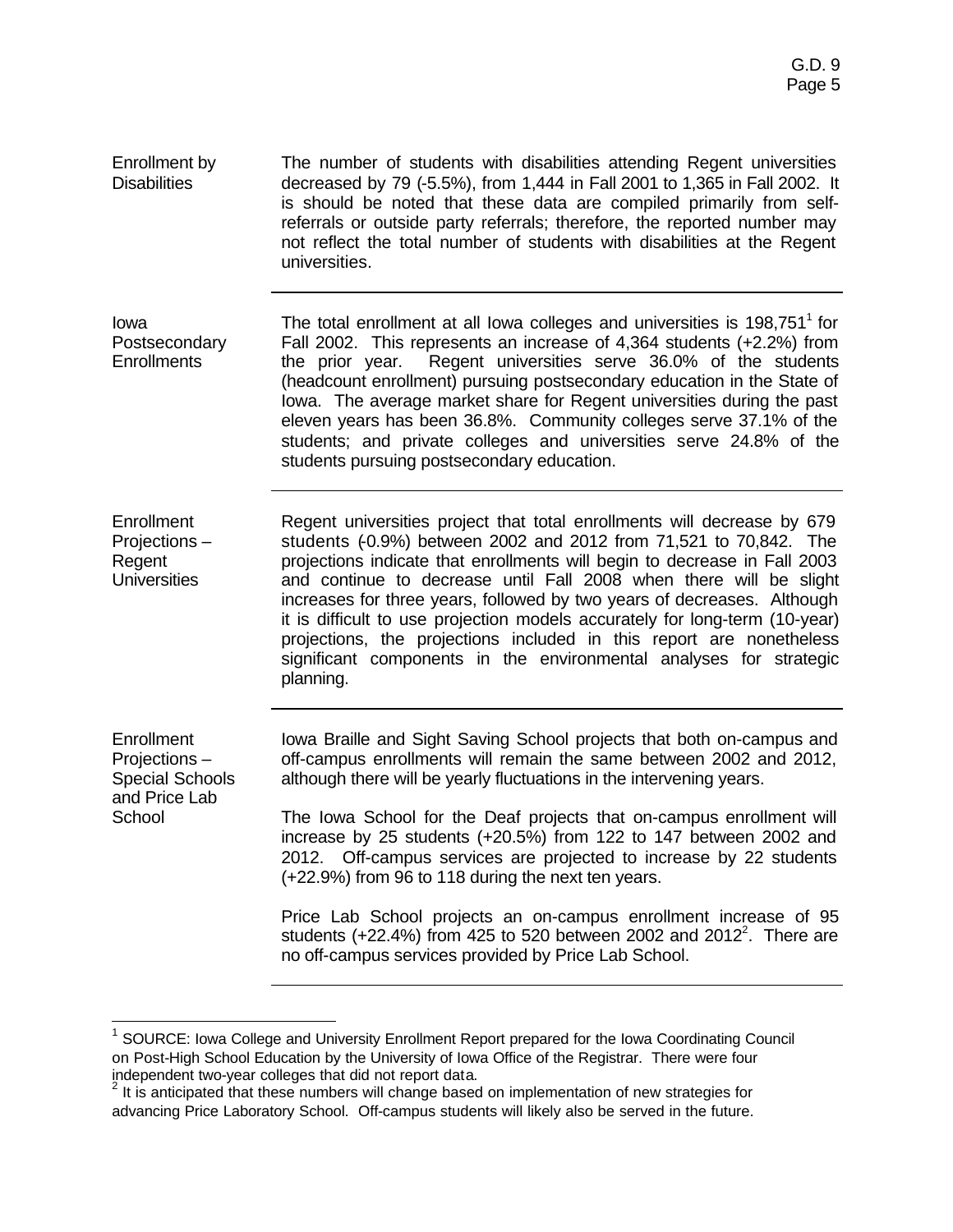- Trends **ó** According to the 2000 Census, 21.2% of Iowa residents who are 25 years of age or older have a bachelor's degree or higher.
	- **ó** The following programs have continued to be the highest enrollment programs at the Regent universities:
		- ³ SUI Communication Studies, English, Pre-Business, and Psychology.
		- ³ ISU Pre-Business, Elementary Education, Exercise and Sport Science, Computer Engineering, Electrical Engineering, Mechanical Engineering, and Psychology.
		- ³ UNI Management, Accounting, Elementary Education, Communication Studies, Art, and Biology.
	- This is the third consecutive year of decreases in the number of students who have been formally admitted into professional education at the University of Iowa.
	- **ó** The number of international students has increased at the Regent universities each year since 1998.
	- **ó** Despite conflicts around the world, Regent university students have continued to participate in a variety of study abroad programs.
	- **ó** The Regent universities continue to provide a variety of services and accommodations to students with disabilities.
	- **ó** This is the first year since 1999 that the number of transfer students to the Regent universities has decreased.
	- **ó** Less than 9% of Regent university entering freshmen graduated in the bottom 50% of their high school classes.
	- **ó** The ACT composite mean scores of entering freshmen at the Regent universities have been consistently higher than the national and state mean scores for the past 10 years.
	- **ó** Enrollment decreases are projected at all three Regent universities during the next 10 years.
	- This is the fourth consecutive year of decreases in the proportion of resident students at the Regent universities.
	- **ó** This is the fifth consecutive year of decreases in the number of undergraduates at the Regent universities who are 25 years of age or older.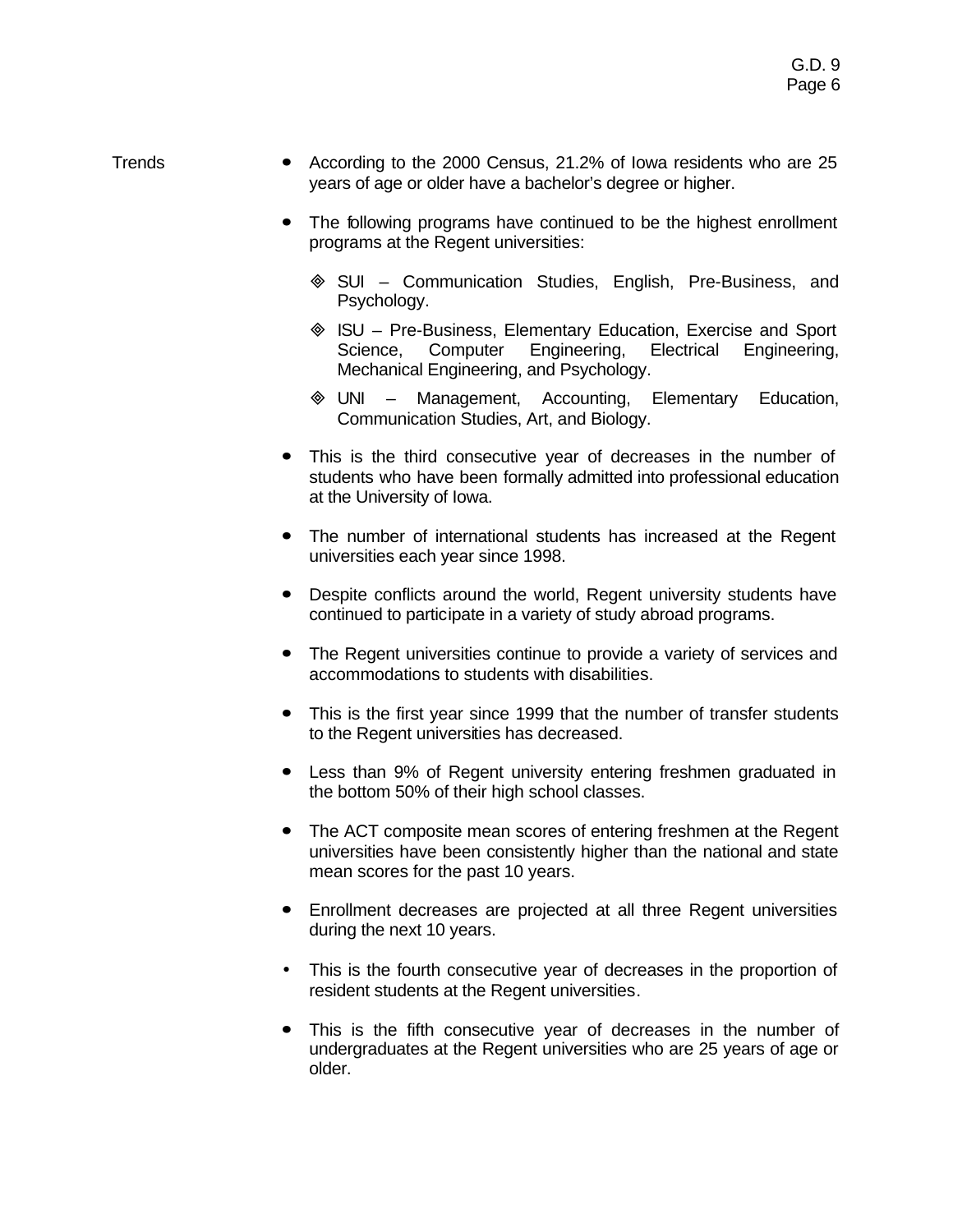- The proportion of women enrolled at the Regent universities has been higher than 50% since 1998.
- This is the first year that the community college enrollment has surpassed the Regent university enrollment.
- **ó** The Iowa Department of Education has projected enrollment decreases for 12<sup>th</sup> graders through the 2004-2005 school year. Increases are projected for the following two years (2005-2007).

#### **Links to Strategic Plan:** This report addresses several Key Result Areas (KRAs) and Action Steps in the Board's Strategic Plan, as outlined in Appendix A on page 22.

**Background:** Each November, the Board Office presents to the Board a comprehensive report on enrollments at the Regent institutions. The text and table locations for the topics included in this report are referenced on the following list:

| <b>TOPIC</b>                     | TEXT    | <b>TABLES</b>            |
|----------------------------------|---------|--------------------------|
| Quality of new freshmen          | Pg. 8   | 13-16, pgs. 88-94        |
| Enrollment of transfer students  | Pg. 8   | 10, pg. 85               |
| Enrollment by collegiate unit    | Pg. 9   | 3-4B, pgs. 24-61         |
| University of Iowa               |         | 3-4B, pgs. 24-26 & 32-41 |
| Iowa State University            |         | 3-4B, pgs. 27-29 & 42-52 |
| University of Northern Iowa      |         | 3-4B, pgs. 30-31 & 53-61 |
| Enrollment by residence          | Pg. 11  | 20, pg. 103              |
| International student enrollment | Pg. 12  | 8, pgs. 63-76            |
| Enrollment by age                | Pg. 12  | 11, pg. 86               |
| Enrollment by gender             | Pg. 14  | 21, pg. 104              |
| Enrollment by disabilities       | Pg. 15  | 9A-9B, pgs. 83-84        |
| lowa postsecondary enrollments   | Pg. 16  | 24, pg. 105              |
| <b>Enrollment projections</b>    | Pg. 18  | 17, pgs. 95-101          |
| Special Schools & Price Lab      | Pg. 22  | 25R-34NR, pgs. 106-127   |
| Appendix A - Strategic Plan      | Pg. 23  |                          |
| Appendix B - School Enrollments  | Pg. 129 |                          |

#### Purpose of Report

The purpose of this report is to enable the Board of Regents to monitor the accomplishment of goals described in the Board's Strategic Plan and to evaluate the need for new policy development in specific areas.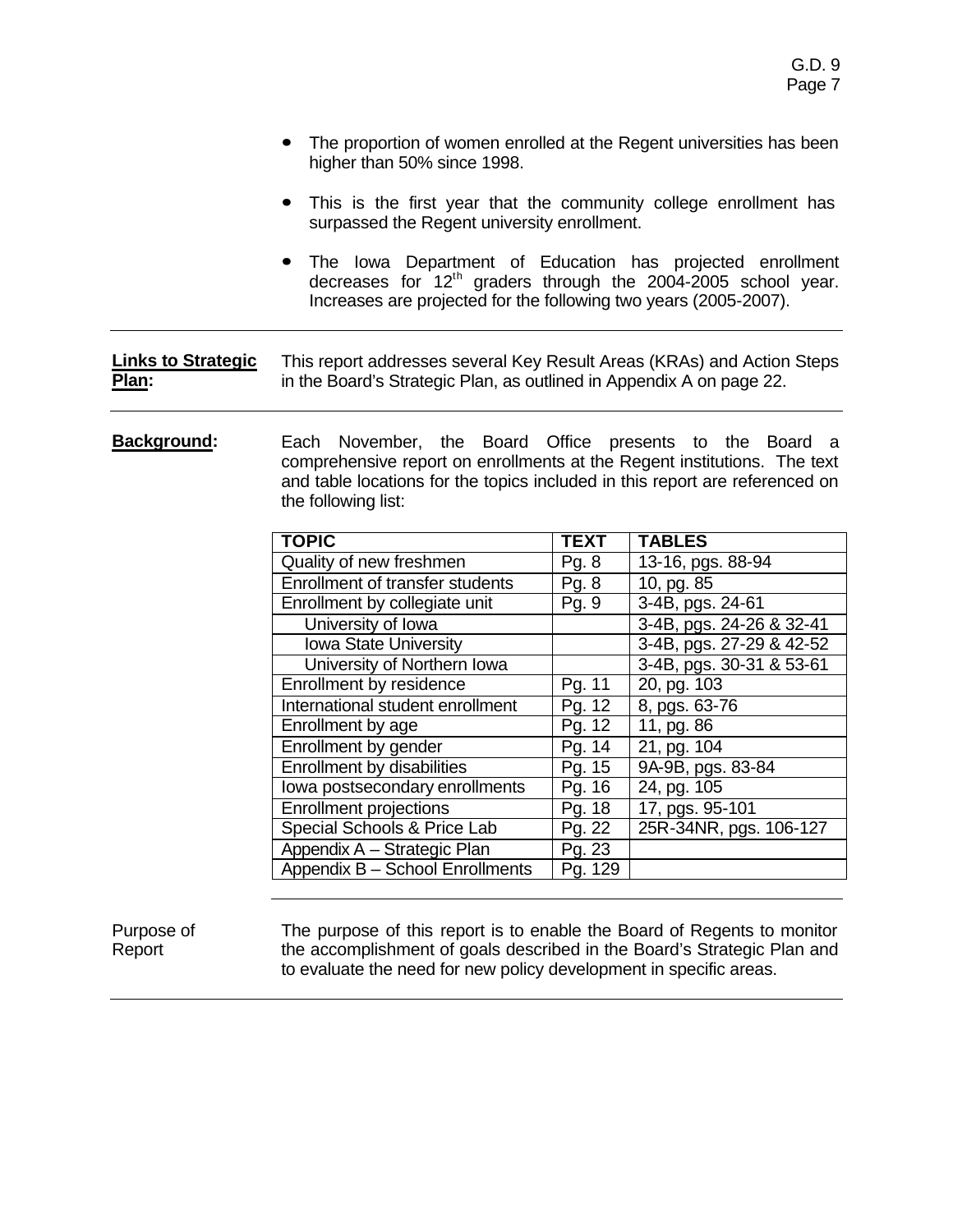## **Analysis:**

New Freshmen (Tables 13-16, pgs. 88-94) In Fall 2002, there were 495 fewer students (-4.6%) enrolled as new freshmen at the Regent universities than in Fall 2001. Of the total number of new freshmen (10,268) in Fall 2002, approximately 71% are residents of Iowa.

High School Rank of New Freshmen In Fall 2002, 87.2% of the new freshmen at the Regent universities graduated in the top 50% of their high school classes. New freshmen who graduated in the lower 50% of their high school classes constituted 8.5% of incoming freshman classes at Regent universities. Approximately 4.3% of the entering freshmen did not report their high school class rank.

ACT Scores of New Freshmen The national mean score on the ACT college entrance examination was 20.8 for students entering college in Fall 2002 while the state mean score for students in Iowa who took the ACT exam was 22.0 (Table 15, pg. 93).

|            | <b>Mean</b>      |                  | <b>Median</b>    |                  |
|------------|------------------|------------------|------------------|------------------|
|            | <b>Fall 2001</b> | <b>Fall 2002</b> | <b>Fall 2001</b> | <b>Fall 2002</b> |
| <b>SUI</b> | 24.5             | 24.6             | 24.4             | 24.4             |
| ISU        | 24.4             | 24.4             | 24.7             | 24.8             |
| INI        | 22.9             | 22.7             | 23.2             | 22.0             |

## **Undergraduate Transfer Enrollments** (Table 10, pg. 85)

Regent universities enrolled 4,194 new undergraduate students who transferred from another college or university. This number is 11.8% greater than the number of transfer students in Fall 1988 (3,750) but 7.3% less than the number of transfer students in Fall 2001 (4,194). The majority of the transfer students came from the Iowa public two-year sector. The enrollments by sector are described below.

| <b>Sector</b>                             | <b>Fall 2001</b> | <b>Fall 2002</b> |
|-------------------------------------------|------------------|------------------|
| Iowa Public Community Colleges            | 2,372            | 2,344            |
| Colleges Outside lowa                     | 1,448            | 1,208            |
| Iowa Independent Four-Year Colleges/Univ. | 357              | 321              |
| <b>Other Regent Universities</b>          | 316              | 273              |
| Iowa Independent Two-Year Colleges        | 31               | 48               |
| ΤΩΤΑΙ                                     | 4.524            | 4.194            |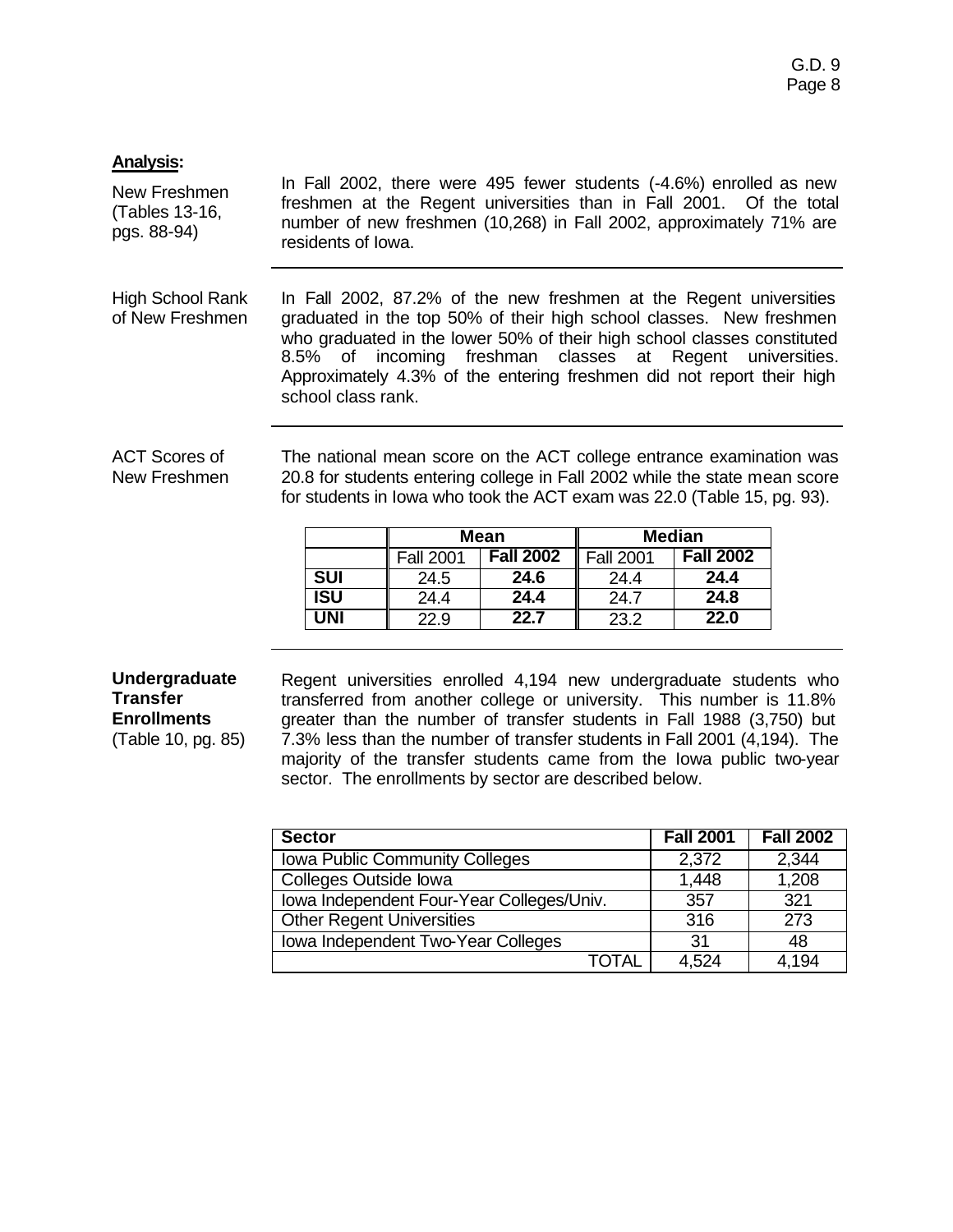

# **Enrollment by**

**Collegiate Unit** (Tables 4a-c, pgs. 32-61) University of Iowa At the University of Iowa, the largest undergraduate enrollment is in the College of Liberal Arts with an enrollment of 16,574 in Fall 2002. The next largest enrollments are in the College of Business (1,553), the College of Engineering (1,159), and the College of Nursing (554).

The programs with the largest undergraduate enrollment include Pre-Business (2,230), Psychology (988), English (896), and Communication Studies (775). All of these programs are in the College of Liberal Arts.

Iowa State **University** 

At Iowa State University, the largest undergraduate enrollment is in the College of Liberal Arts and Sciences, which has an enrollment of 6,712. The next largest enrollments are in the College of Engineering (4,963), the College of Business (3,729), the College of Agriculture (2,624), and the College of Education (1,948).

The programs with the largest undergraduate enrollments include Pre-Business (1,887), Mechanical Engineering (1,037), Computer Engineering (908), Elementary Education (767), Exercise and Sport Science (743), Psychology (697), and Electrical Engineering (548).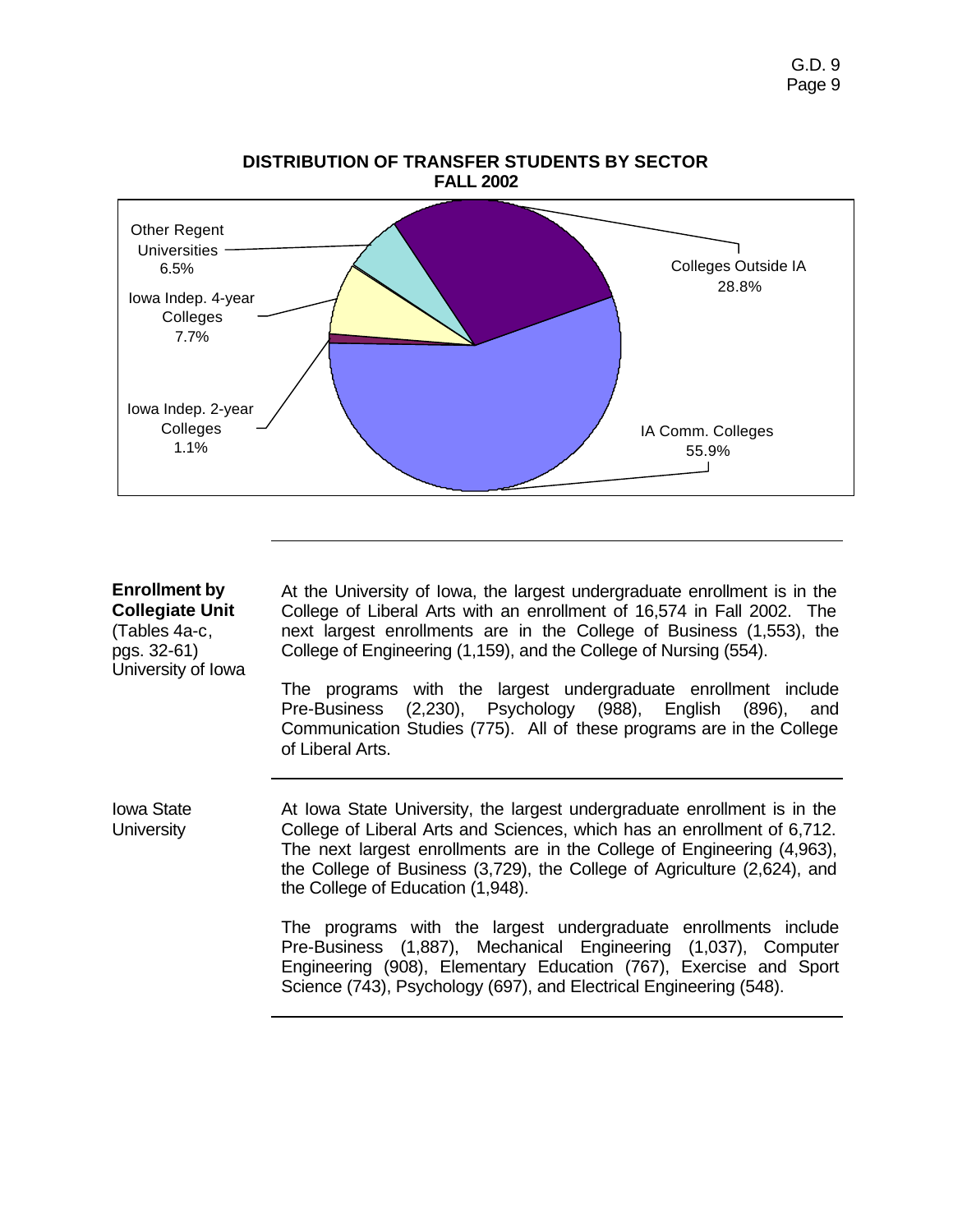University of Northern Iowa At the University of Northern Iowa, the largest undergraduate enrollment is in the College of Business Administration, which has an enrollment of 2,754. The next largest enrollments are in the College of Education (2,607), the College of Humanities and Fine Arts (1,931), and the College of Social and Behavioral Sciences (1,897).

> The programs with the largest enrollments include Elementary Education (1,798), Accounting (652), Communication Studies (632), Management (551), and Biology (563).

**Admission into Professional Education** (Tables 4B1-3, pgs. 40-61)

One important feature of this report is the information on students who have been formally admitted into professional education, e.g., education majors who are preparing to become elementary or secondary school teachers.

| <b>Fall 2001</b> | <b>Fall 2002</b> |  |
|------------------|------------------|--|
|                  |                  |  |
| 29(3.5%)         | 32 (3.9%)        |  |
| 662 (79.4%)      | 659 (80.6%)      |  |
| 834              | 818 (-1.9%)      |  |
|                  |                  |  |
|                  |                  |  |
| 24 (2.5%)        | 17 (2.5%)        |  |
| 754 (80.0%)      | 549 (81.7%)      |  |
| 942              | 672 (-28.7%)     |  |
|                  |                  |  |
|                  |                  |  |
| 88 (3.1%)        | 87 (3.1%)        |  |
| 2,009 (71.3%)    | 1,994 (71.5%)    |  |
| 2,818            | 2,787 (-1.1%)    |  |
|                  |                  |  |
|                  |                  |  |
| 141 (3.1%)       | 136 (3.2%)       |  |
| 3,425 (74.6%)    | 3,202 (74.9%)    |  |
| 4,594            | 4,277 (-6.9%)    |  |
|                  |                  |  |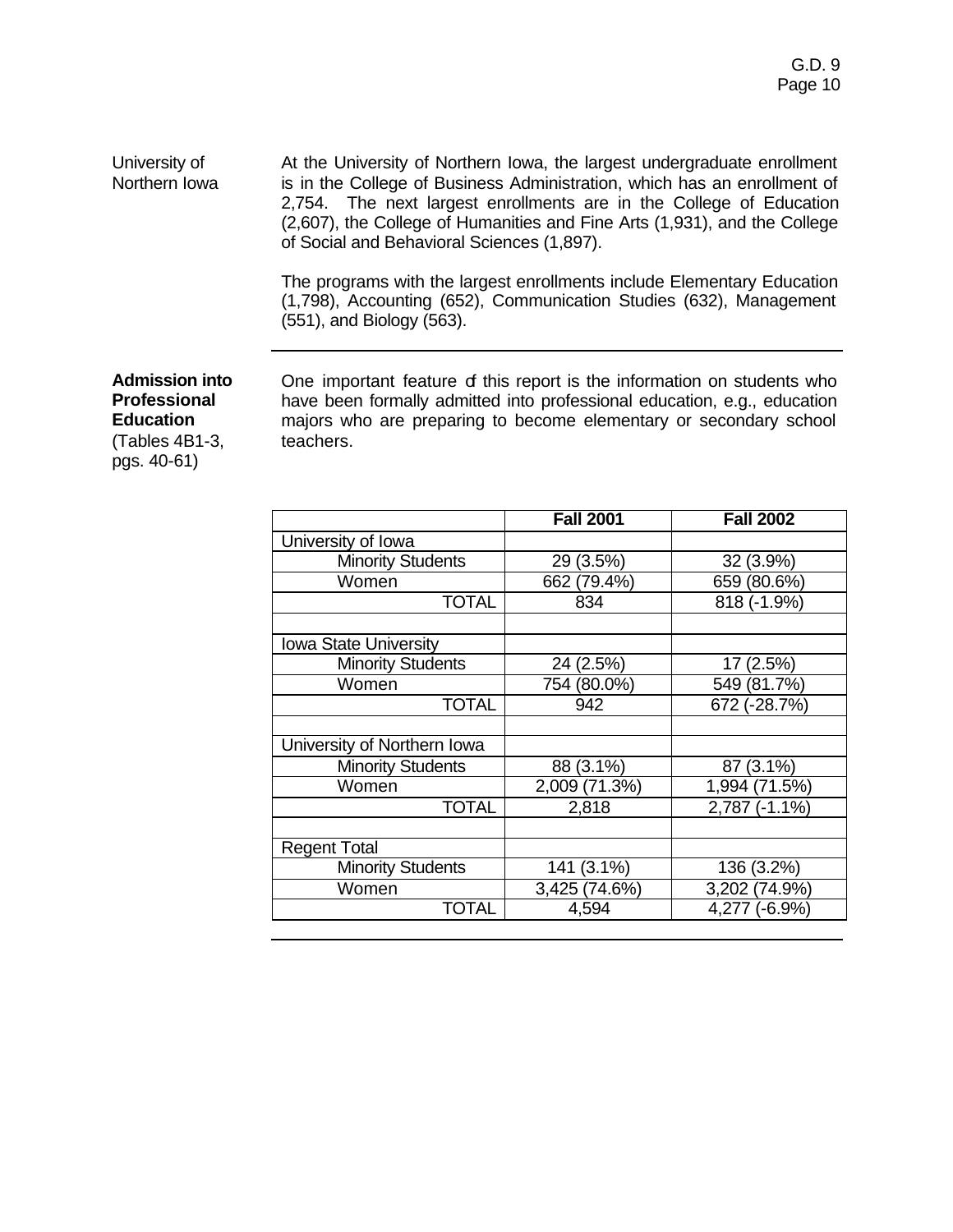**Enrollment by Residence** (Table 20,

pg. 103)

Resident **Enrollment**  Resident enrollment decreased by 35 students (-0.1%) from 51,516 in Fall 2001 to 51,481 in Fall 2002. The percentage of residents at Regent universities decreased from 72.9% in Fall 2001 to 72.0% in Fall 2002.

- **ó** Resident undergraduate enrollment increased by 147 students (+0.3%) from 42,712 in Fall 2001 to 42,859 in Fall 2002.
- **ó** Resident graduate enrollment decreased by 68 students (-1.2%) from 5,628 in Fall 2001 to 5,560 in Fall 2002.
- **ó** Resident professional school enrollment decreased by 114 students (-3.6%) from 3,176 in Fall 2001 to 3,062 in Fall 2002.

## **PERCENTAGE OF RESIDENT ENROLLMENTS AT REGENT UNIVERSITIES FALL 1988 TO FALL 2002**



Nonresident Enrollment

Nonresident enrollments<sup>3</sup> at Regent universities increased by 895 students (+4.7%) from Fall 2001 to Fall 2002. The percentage of nonresident students increased from 27.1% to 28.0% of the total enrollment.

- **ó** Nonresident undergraduate enrollment increased by 484 students (+3.9%), from 12,425 in Fall 2001 to 12,909 in Fall 2002.
- **ó** Nonresident graduate enrollment increased by 280 students (+5.0%) from 5,650 in Fall 2001 to 5,930 in Fall 2002.
- **ó** Nonresident professional school enrollment increased by 131 students (+12.2%), from 1,070 in Fall 2001 to 1,201 in Fall 2002.

 3 Including international students.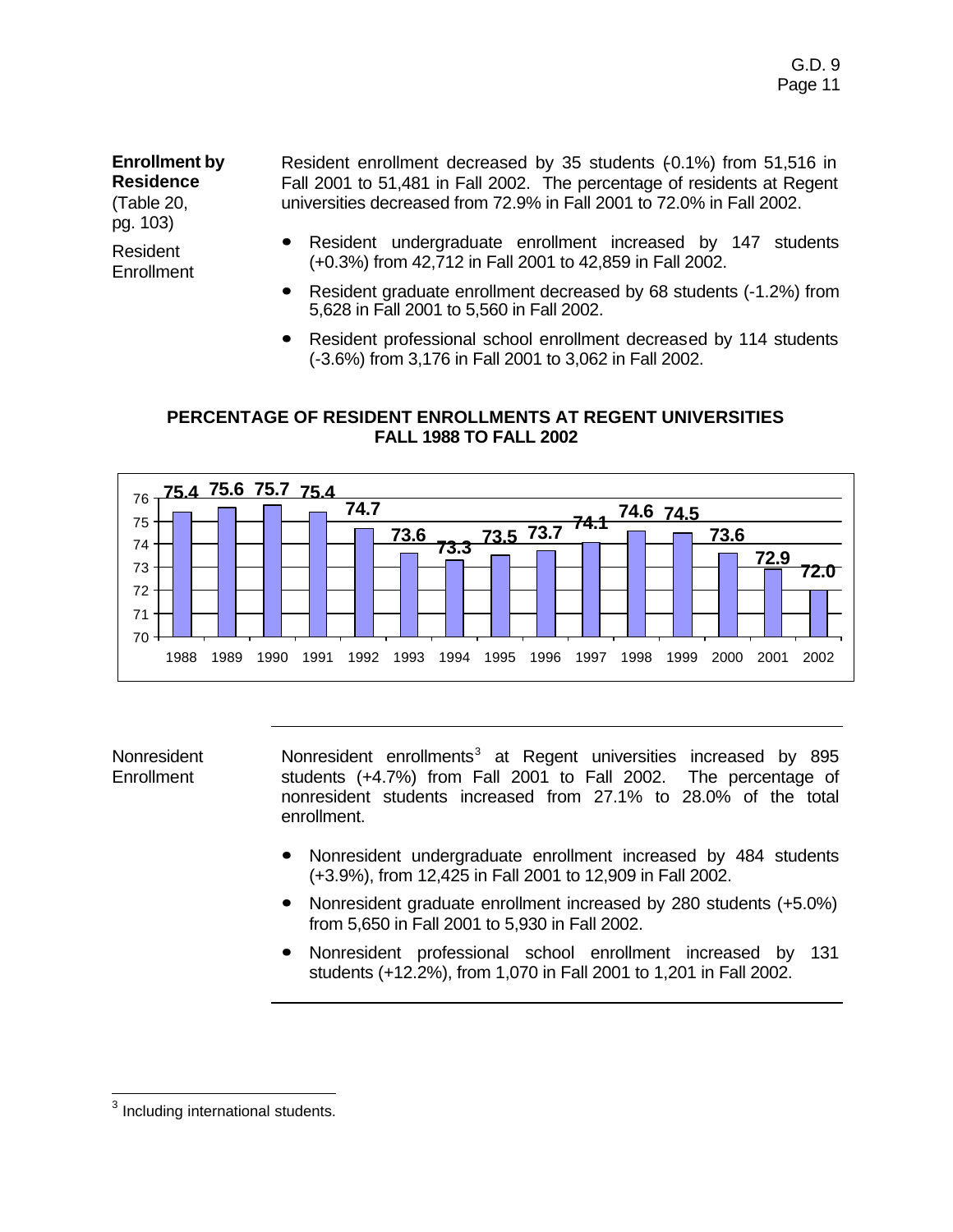**International Student Enrollment** (Table 8, pgs. 63-76)

Fall 2002 enrollments at Regent universities include 5,088 students from approximately 150 foreign countries and territories; this is an increase of 357 students (+7.5%) from the prior year. Within the international student population, 1,592 (31.3%) are undergraduate students, 3,155 (62.0%) are graduate students, and 341 (6.7%) are professional school students.

Nine countries each have more than 100 students enrolled at the Regent university campuses; seven of the nine countries are in Asia.

| <b>NATION</b> | <b>NUMBER OF STUDENTS</b> |
|---------------|---------------------------|
| 1. China      | 1,160                     |
| 2. India      | 631                       |
| 3. Korea      | 585                       |
| 4. Japan      | 200                       |
| 5. Indonesia  | 192                       |
| 6. Malaysia   | 188                       |
| 7. Turkey     | 110                       |
| 8. Canada     | 108                       |
| 9. Russia     | 105                       |

#### **NATIONS WITH MORE THAN 100 STUDENTS ENROLLED IN REGENT UNIVERSITIES**

The international student enrollment represents 7.1% of the total enrollment at the Regent universities in Fall 2002.

- Undergraduate enrollment of 1,592 international students is 2.9% of Regent undergraduates.
- The 3,155 international students enrolled in graduate studies are 27.5% of Regent graduate enrollments.
- International student enrollment in professional colleges totals 341 students and is 8.0% of total professional school enrollments.

**Enrollment by Age** (Table 11, pg. 86) Access is a Key Result Area addressed in this report. One component of access is the level of participation, particularly at the undergraduate level, of non-traditional students, who are defined as students who are 25 years of age or older. According to the U.S. Census 2000 data, the median age in Iowa was 36.6 years; approximately 65% of the population was 25 years of age and older.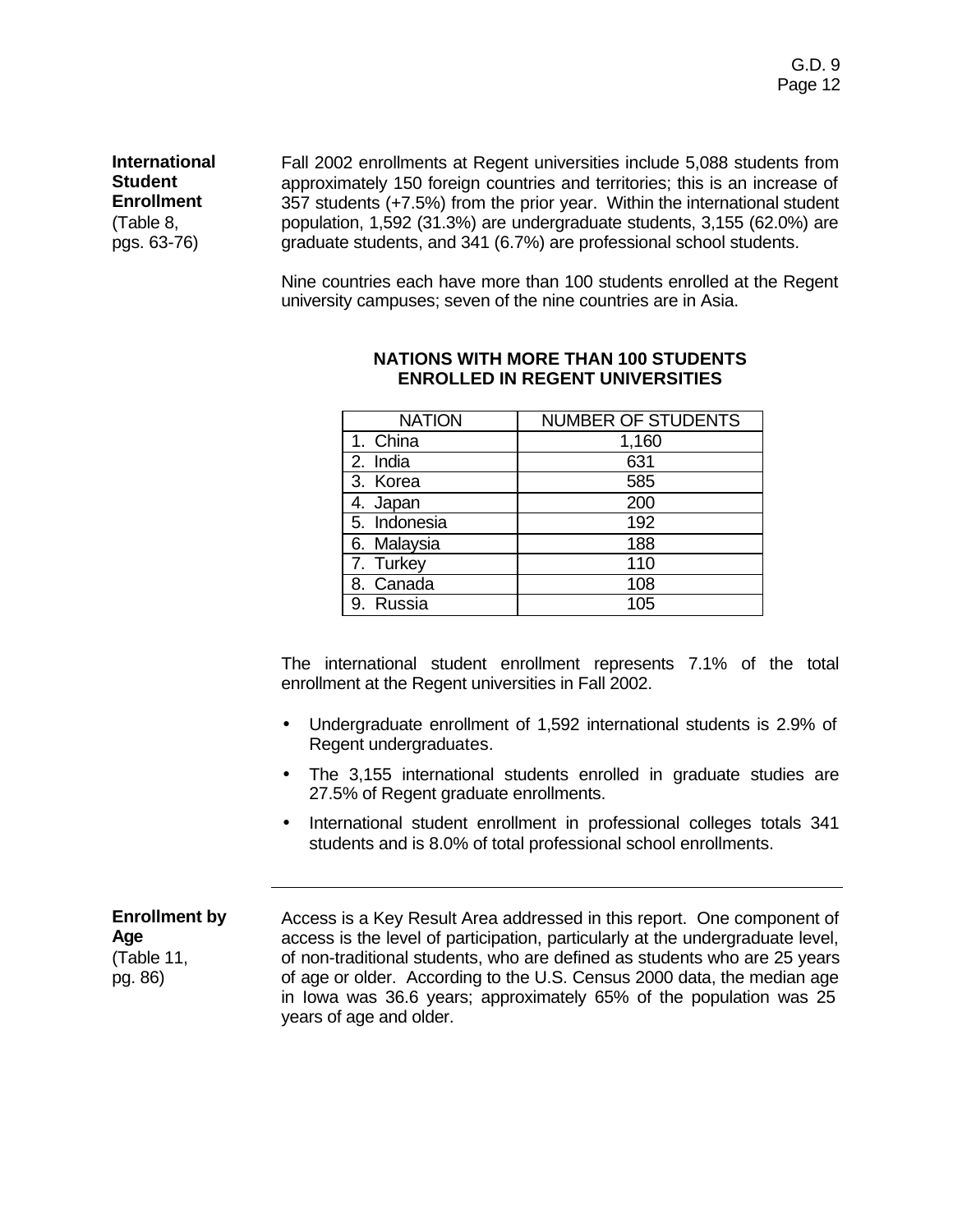The enrollment in Regent universities by students 25 years of age and older increased by 185 students (+1.2%), from 15,791 in Fall 2001 to 15,976 in Fall 2002. Of the total number of students who are 25 years of age and older at Regent universities, 28.6% are enrolled in undergraduate study, 53.9% are enrolled in graduate study, and 17.5% are enrolled in professional school study.

## **ENROLLMENT BY STUDENTS 25 YEARS AND OLDER AT REGENT UNIVERSITIES FALL 1997 TO FALL 2002**



Students who are 25 years of age and older represent 22.3% of total Regent enrollments $4.$ . These students represent 8.2% of total undergraduate enrollment (4,563 students), 74.9% of the graduate students (8,608), and 65.8% of the professional school students (2,805). The enrollment breakdown of students 25 years of age and older by institution and educational level follows:

|                 | <b>SUI</b> |       | ISU   |       | UNI   |           |
|-----------------|------------|-------|-------|-------|-------|-----------|
| Undergraduate   | 1,723      | 8.4%  | 1.713 | 7.4%  | 1.127 | 9.2%      |
| <b>Graduate</b> | 4,133      | 77.3% | 3,192 | 70.9% | .283  | 78.0%     |
| Professional    | .,627      | 68.0% | 178   | 44.5% | ΝA    | <b>NA</b> |

 4 According to U. S. Department of Education postsecondary enrollment projections, the proportion of students 25 years and older in the United States will remain constant at 38% through 2011.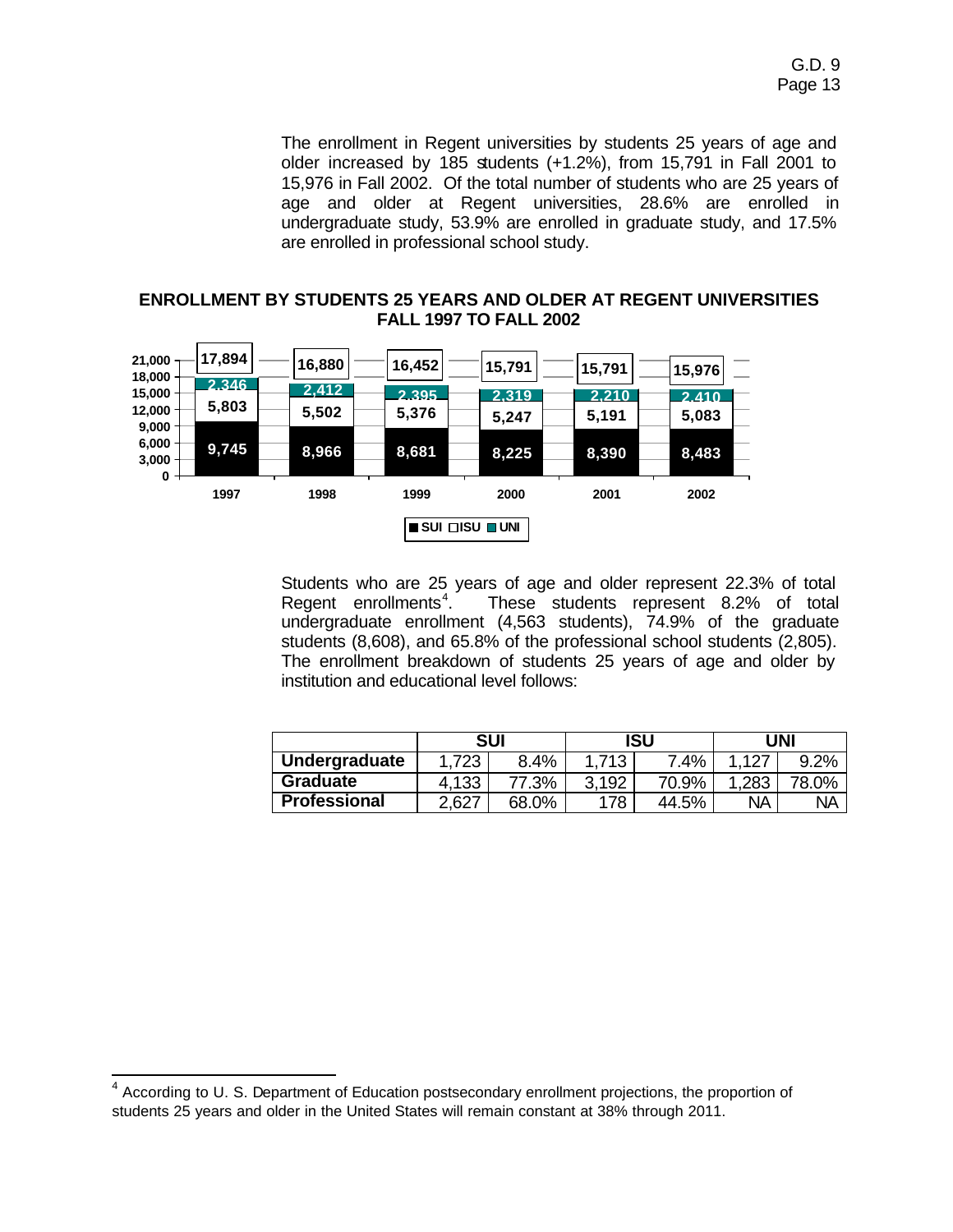## **MEAN AGE OF STUDENTS AT REGENT UNIVERSITIES BY EDUCATIONAL LEVEL FALL 2002**



(Performance Indicator #38)

#### **Enrollment by Gender** (Table 21, pg. 104) The proportion of women enrolled at Regent universities increased from 50.7% in Fall 2001 to 50.8% in Fall 2002. This represents an increase of 469 women (+1.3%) from the prior year. There are 1,119 more women than men enrolled at Regent universities in Fall 2002. Women comprise 51.0% of undergraduate enrollments, 52.1% of graduate enrollments, and 44.3% of professional school enrollments.

The proportion of women enrolled at SUI increased from 53.1% in Fall 2001 to 53.6% in Fall 2002; the proportion of women enrolled at ISU decreased from 44.1% in Fall 2001 to 44.0% in Fall 2002; and the proportion of women enrolled at UNI decreased from 58.9% in Fall 2001 to 58.5% in Fall 2002.

Enrollment by women increased by 4,691 students (+14.8%) between Fall 1992 and Fall 2002. Of that total, there was an increase of 3,793 students (+15.4%) in the enrollment of women as undergraduates, an increase of 223 students (+3.9%) in the enrollment of women as graduate students, and an increase of 675 students (+55.6%) in the enrollment of women in professional schools.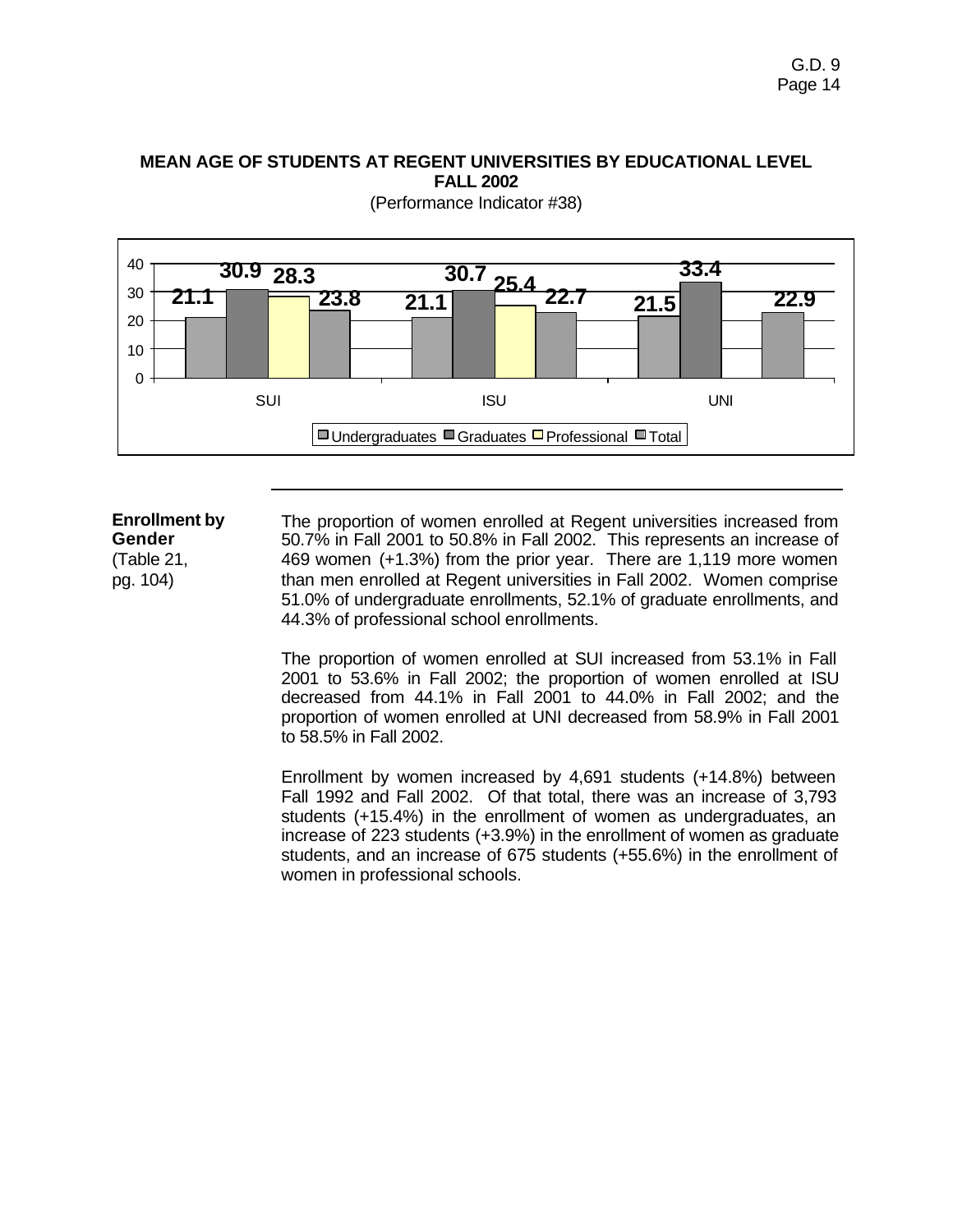

### **PERCENTAGE OF WOMEN ENROLLED AT REGENT UNIVERSITIES FALL 1992 TO FALL 2002**

#### **Enrollment by Disabilities**

(Table 9A, pg. 83)

Within Regent universities, 1,365 (1.9%) individuals identified themselves as having a disability in Fall 2002. This represents a decrease of 79 students (-5.5%) from the prior year. It should be noted that many students with disabilities choose not to identify themselves as possessing a disability.

| <b>Types of Disabilities</b>         | <b>SUI</b> | <b>ISU</b> | UNI | <b>TOTAL</b> |
|--------------------------------------|------------|------------|-----|--------------|
| <b>Learning Disabilities</b>         | 555        | 265        | 60  | 880          |
| <b>Health Disabilities</b>           | 56         | 75         | 18  | 149          |
| <b>Psychiatric Disabilities</b>      | 80         | 39         | 11  | 130          |
| Vision, Hearing, Speech Disabilities | 64         | 39         | 19  | 122          |
| <b>Mobility Disabilities</b>         | 25         | 45         | 14  | 84           |
| <b>TOTAL</b>                         | 780        | 463        | 122 | 1,365        |

Services to Students with **Disabilities** (Table 9B, pg. 84)

In order to assist students with disabilities, Regent universities are providing services and accommodations to  $5,412^5$  students during Fall 2002; this represents an increase of 729 students (+15.6%) from the prior year.

The following are examples of services and accommodations provided by the Regent universities:

- readers for students (264)
- note takers (496)
- priority registration (969)
- tape recorders for lectures (389)
- course substitution (271)
- testing accommodations (2,276)

<sup>&</sup>lt;u>s</u><br><sup>5</sup> Duplicated number.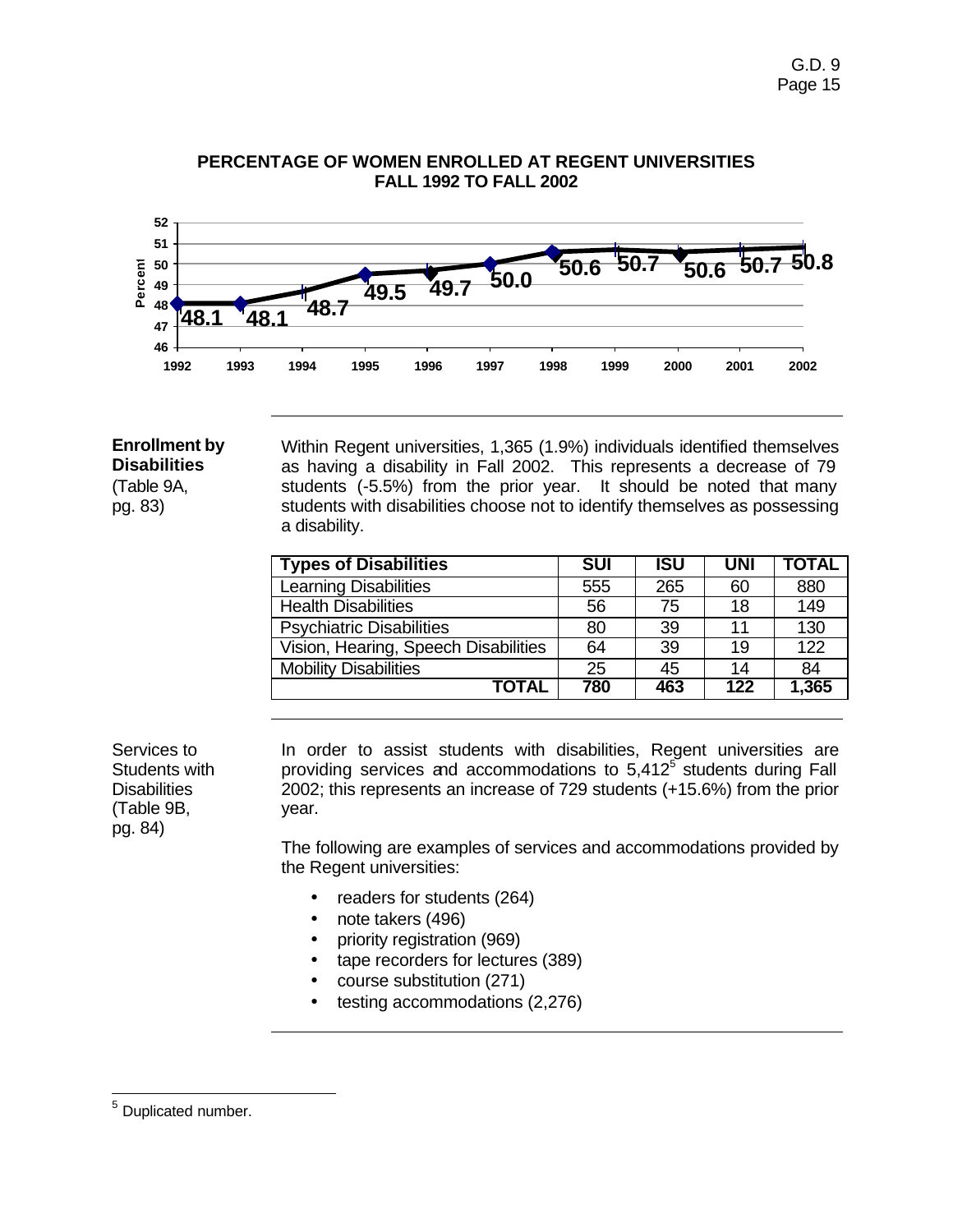| <b>Enrollment by</b><br>Disabilities -<br><b>Special Schools</b><br>and Price Lab<br>School<br>(Tables 33R-34NR,<br>pgs. 106-127) | Of the 39 students enrolled on-campus at the Iowa Braille and Sight<br>Saving School, 17 are totally blind and 22 are visually impaired. In<br>addition to having visual impairment, two students are totally deaf and 10<br>students are acoustically impaired. There are nine students who require<br>wheelchairs or other assistive devices for mobility. Thirty students have<br>permanent mobility impairment, however, they do not require assistive<br>devices. |
|-----------------------------------------------------------------------------------------------------------------------------------|------------------------------------------------------------------------------------------------------------------------------------------------------------------------------------------------------------------------------------------------------------------------------------------------------------------------------------------------------------------------------------------------------------------------------------------------------------------------|
|                                                                                                                                   | All 122 students enrolled on-campus at the Iowa School for the Deaf are<br>totally deaf. Three students are visually impaired.                                                                                                                                                                                                                                                                                                                                         |
|                                                                                                                                   | One student at Price Lab School is visually impaired.                                                                                                                                                                                                                                                                                                                                                                                                                  |

**Iowa Post-Secondary Enrollments** (Table 24, pg. 105) The total headcount enrollment for Iowa colleges and universities in Fall 2002 was 198,751. This represents 4,364 more students (+2.2%) than in Fall 2001. The three largest sectors – the Regent universities (36.0%), independent 4-year colleges and universities (24.8%), and public community colleges (37.1%) – account for 97.9% of the postsecondary enrollments in Iowa. Together, these sectors enrolled 194,557 students in Fall 2002 as shown in the following graph:

#### **HEADCOUNT ENROLLMENT IN THE THREE LARGEST SECTORS OF IOWA POSTSECONDARY EDUCATION FALL 1996 TO FALL 2002**

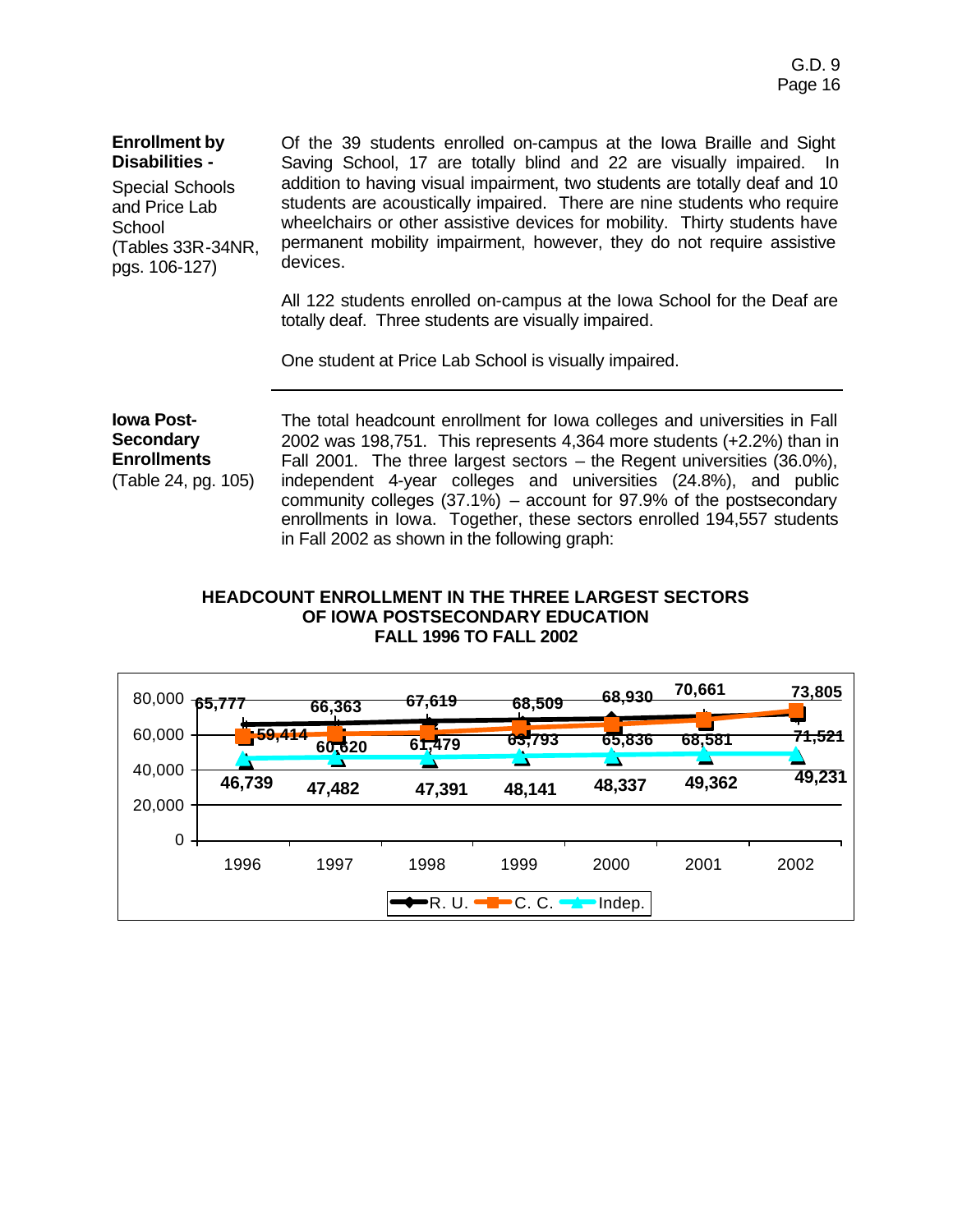Market Share **During the last three years, market share (in percentages) of headcount** enrollment declined for both the Regent universities and the independent four-year colleges and universities, while it increased for community colleges as shown in the following graph:

#### **MARKET SHARE (IN PERCENTAGES) OF HEADCOUNT ENROLLMENT IN THREE LARGEST SECTORS OF IOWA POSTSECONDARY EDUCATION FALL 1996 TO FALL 2002**

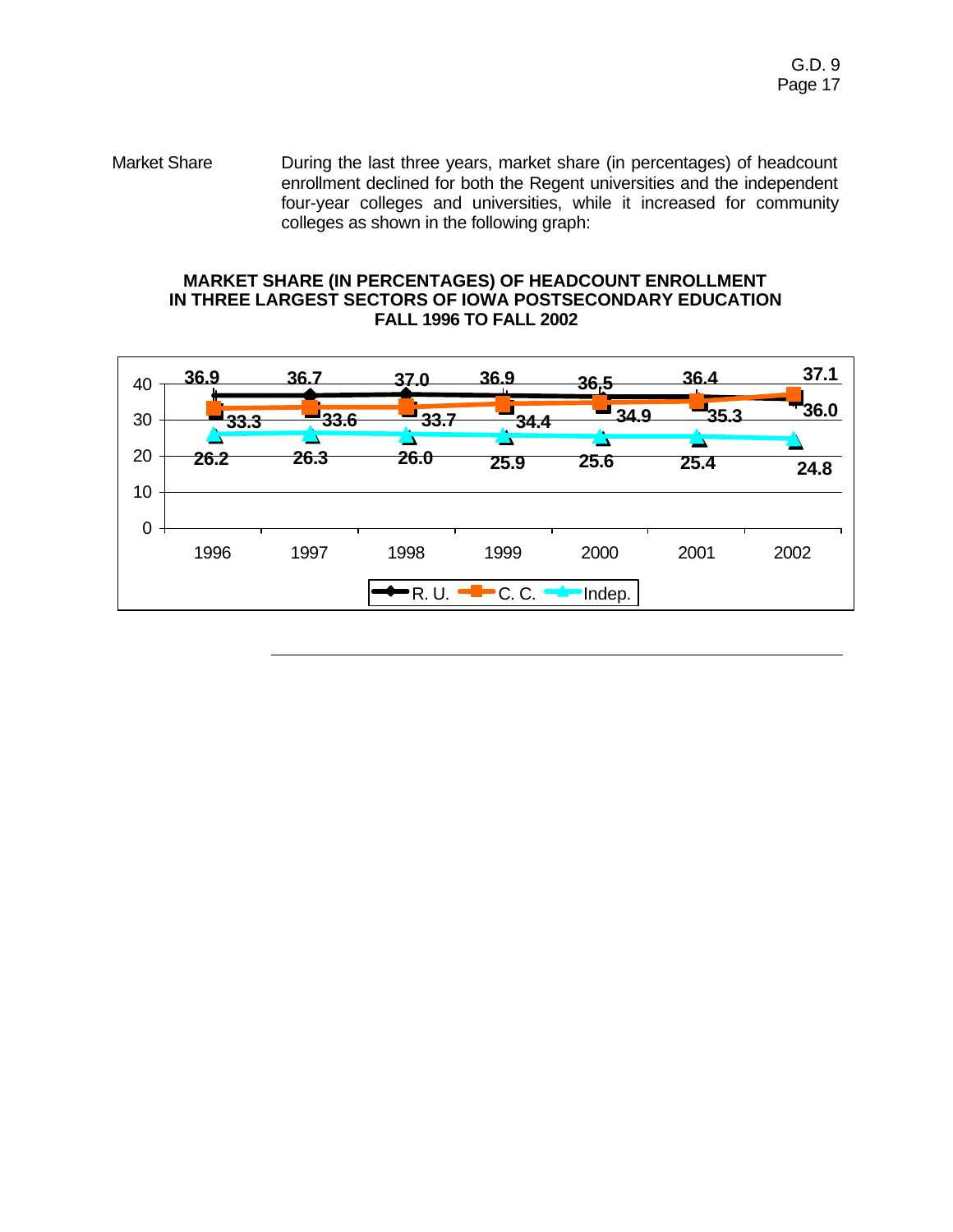**Enrollment Projections** (Table 17, pgs. 95-101) Regent universities project that total enrollment will decrease by 679 students (-0.9%) between 2002 and 2012. Enrollment will begin to decrease in Fall 2003 and will continue until Fall 2008 when there will be slight increases for three years (2008-2010), followed by two years of decreases in 2011 and 2012.

### **PROJECTED ENROLLMENTS AT REGENT UNIVERSITIES FALL 2002 (ACTUAL) TO FALL 2012**



| <b>Fall 2002</b> | <b>Fall 2012</b> | Change              |
|------------------|------------------|---------------------|
|                  |                  |                     |
| 25,418           | 25,018           | $(-1.6%)$<br>$-400$ |
| 18,552           | 18,132           | $-420$ $(-2.3%)$    |
|                  |                  |                     |
| 55,768           | 54,789           | $-979$ $(-1.8%)$    |
| 42,859           | 41,855           | $-1,004$ $(-2.3%)$  |
|                  |                  |                     |
| 11,490           | 11,727           | $+237 (+2.1%)$      |
| 5,560            | 5,765            | $+205 (+3.7%)$      |
|                  |                  |                     |
| 4,263            | 4,326            | $+63 (+1.5%)$       |
| 3,062            | 3,093            | $+31 (+1.0%)$       |
|                  |                  |                     |
| 71,521           | 70,842           | $-679(-0.9%)$       |
| 51,481           | 50,713           | $-768$ ( $-1.5\%$ ) |
|                  |                  |                     |

 6 According to the Iowa Department of Education enrollment projections, twelfth grade enrollments will peak during the 2002-2003 school year.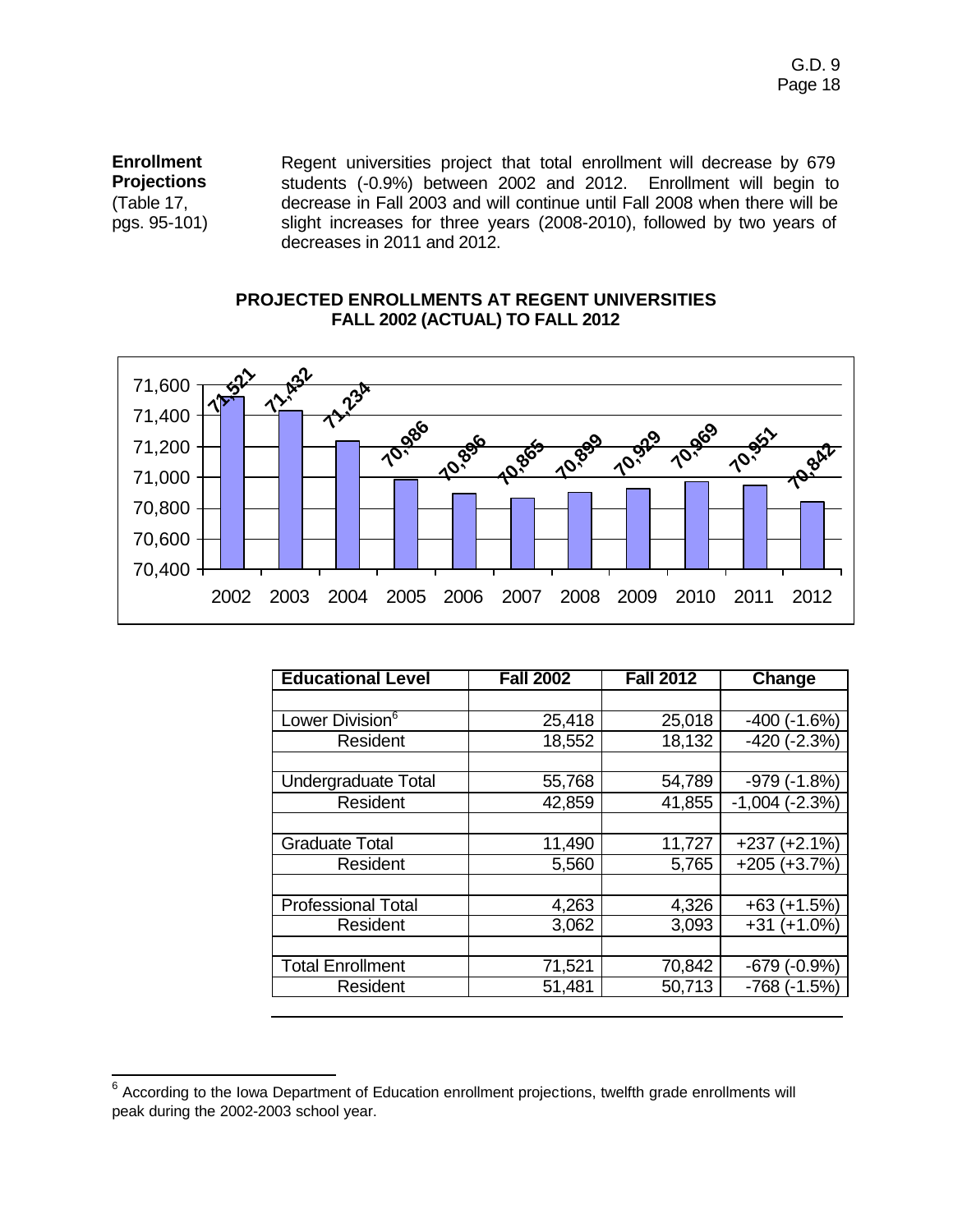**University of Iowa<sup>7</sup>** (Table 17a, pg. 96) Enrollment is projected to peak in Fall 2003 followed by yearly decreases until Fall 2011. A slight increase is projected for Fall 2012. An enrollment decrease of 166 students (0.6%) is projected between Fall 2002 and Fall 2012.

## **UNIVERSITY OF IOWA ENROLLMENT PROJECTIONS FALL 2002 (ACTUAL) TO FALL 2012**



| <b>Educational Level</b>  | <b>Fall 2002</b> | <b>Fall 2012</b> | Change              |
|---------------------------|------------------|------------------|---------------------|
|                           |                  |                  |                     |
| Lower Division            | 9,848            | 9,892            | $+44 (+0.4%)$       |
| Resident                  | 6,056            | 6,083            | $+27 (+0.4%)$       |
|                           |                  |                  |                     |
| Undergraduate Total       | 20,487           | 20,375           | $-112$ ( $-0.5%$ )  |
| Resident                  | 13,769           | 13,698           | $-71$ $(-0.5%)$     |
|                           |                  |                  |                     |
| <b>Graduate Total</b>     | 5,347            | 5,250            | $-97$ ( $-1.8%$ )   |
| Resident                  | 2,196            | 2,156            | $-40$ ( $-1.8%$ )   |
|                           |                  |                  |                     |
| <b>Professional Total</b> | 3,863            | 3,906            | $+43 (+1.1%)$       |
| Resident                  | 2,809            | 2,840            | $+31 (+1.1%)$       |
|                           |                  |                  |                     |
| <b>Total Enrollment</b>   | 29,697           | 29,531           | $-166$ ( $-0.6\%$ ) |
| Resident                  | 18,774           | 18,694           | $-80$ ( $-0.4\%$ )  |

 7 SUI's enrollment projection methodology is included on page 99.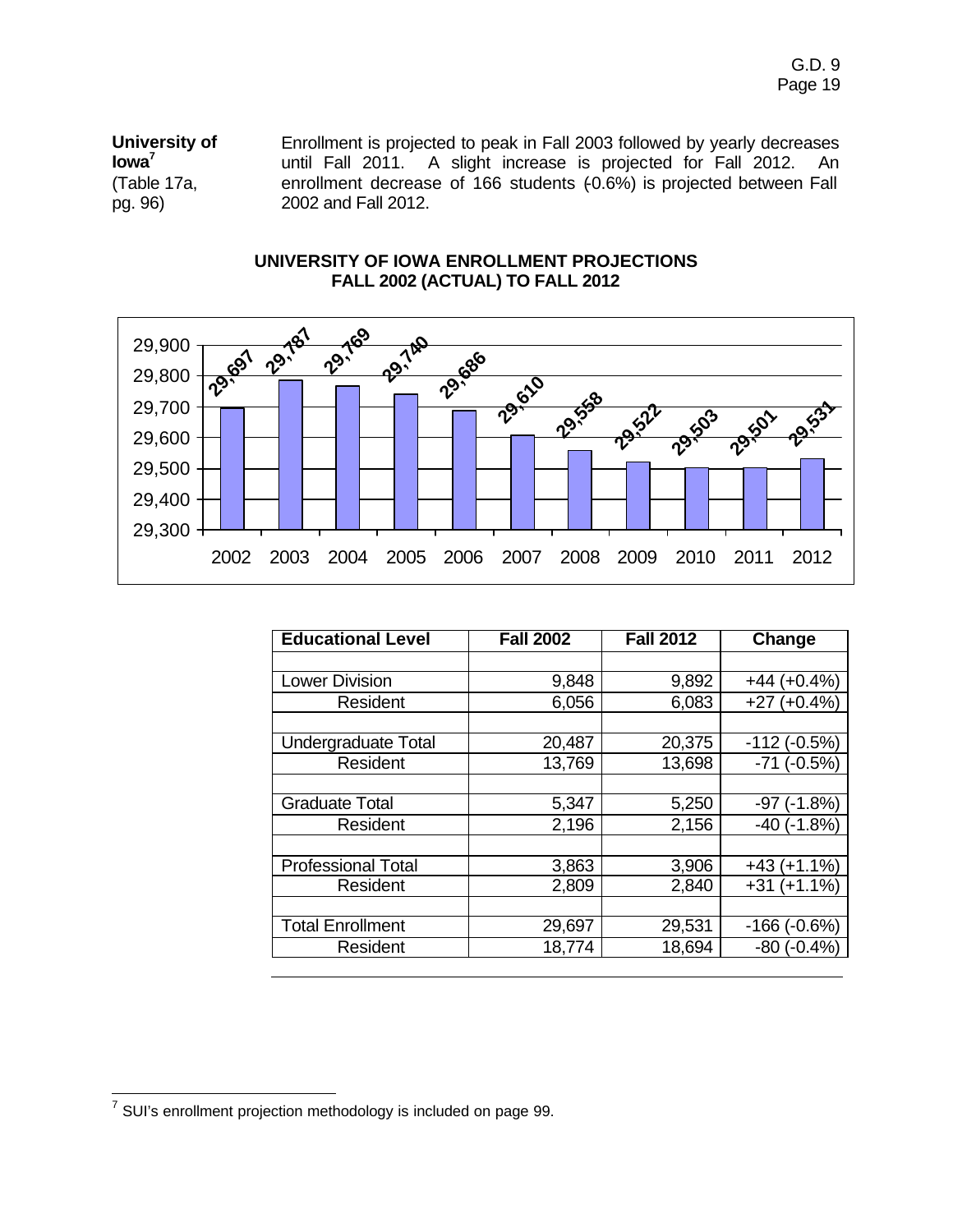**Iowa State University<sup>8</sup>** (Table 17b, pg. 98) Total enrollment at ISU is projected to peak in 2003 followed by four years of decreases (2004-2007) and four years of increases (2008-2011). The net enrollment decrease between Fall 2002 and Fall 2012 is projected to be 174 students (-0.6%).

#### **IOWA STATE UNIVERSITY ENROLLMENT PROJECTIONS FALL 2002 (ACTUAL) TO FALL 2012**



| <b>Educational Level</b>  | <b>Fall 2002</b> | <b>Fall 2012</b> | Change             |
|---------------------------|------------------|------------------|--------------------|
|                           |                  |                  |                    |
| <b>Lower Division</b>     | 10,755           | 10,318           | $(-4.1\%)$<br>-437 |
| Resident                  | 7,970            | 7,529            | $-441$ $(-5.5%)$   |
|                           |                  |                  |                    |
| Undergraduate Total       | 22,999           | 22,504           | $-495$ $(-2.2%)$   |
| Resident                  | 17,586           | 16,972           | $-614(-3.5%)$      |
|                           |                  |                  |                    |
| <b>Graduate Total</b>     | 4,499            | 4,800            | $+301 (+6.7%)$     |
| Resident                  | 2,087            | 2,301            | $+214 (+10.3%)$    |
|                           |                  |                  |                    |
| <b>Professional Total</b> | 400              | 420              | $+20 (+5.0\%)$     |
| Resident                  | 253              | 253              | <b>NC</b>          |
|                           |                  |                  |                    |
| <b>Total Enrollment</b>   | 27,898           | 27,724           | $-174$ $(-0.6%)$   |
| Resident                  | 19,926           | 19,526           | $-400$ $(-2.0\%)$  |

 8 ISU's enrollment projection methodology is included on page 100.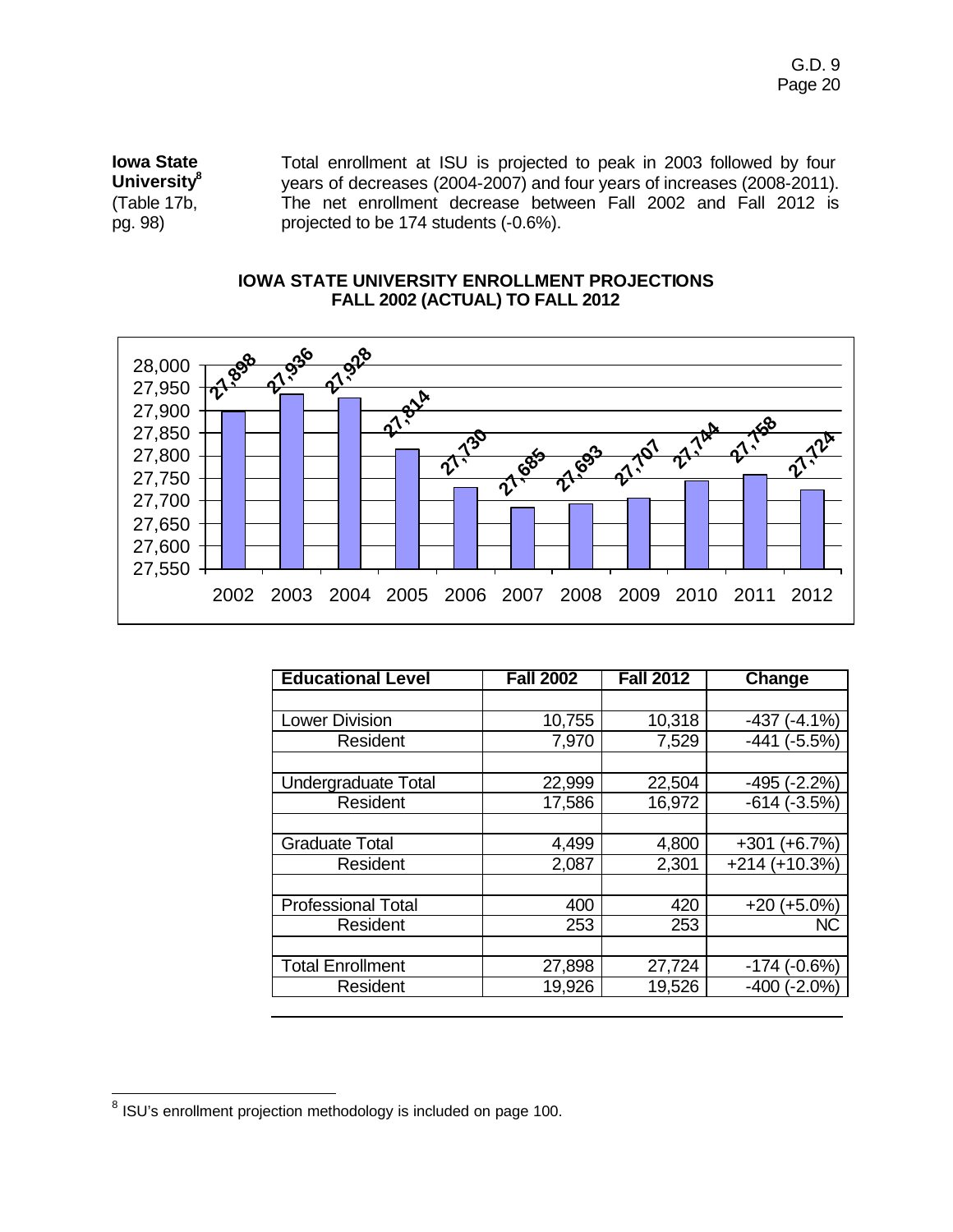**University of Northern Iowa**<sup>9</sup> **(**Table 17c, pg. 100)

Enrollment at the University of Northern Iowa is projected to decrease between Fall 2003 and Fall 2005. Increases are projected through Fall 2010 followed by two years of decreases. The net enrollment decrease between Fall 2002 and Fall 2012 is projected to be 339 students (-2.4%).

#### **UNIVERSITY OF NORTHERN IOWA ENROLLMENT PROJECTIONS FALL 2002 (ACTUAL) TO FALL 2012**



| <b>Educational Level</b> | <b>Fall 2002</b> | <b>Fall 2012</b> | Change            |
|--------------------------|------------------|------------------|-------------------|
|                          |                  |                  |                   |
| Lower Division           | 4,815            | 4,808            | $-7$ ( $-0.1\%$ ) |
| Resident                 | 4,526            | 4,520            | $-6(-0.1\%)$      |
|                          |                  |                  |                   |
| Undergraduate Total      | 12,282           | 11,910           | $-372$ $(-3.0\%)$ |
| Resident                 | 11,504           | 11,185           | $-319(-2.8%)$     |
|                          |                  |                  |                   |
| <b>Graduate Total</b>    | 1,644            | 1,677            | $+33 (+2.0\%)$    |
| Resident                 | 1,277            | 1,308            | $+31 (+2.4%)$     |
|                          |                  |                  |                   |
| <b>Total Enrollment</b>  | 13,926           | 13,587           | $-339(-2.4%)$     |
| Resident                 | 12,781           | 12,493           | $-288$ $(-2.3%)$  |

UNI's observations on enrollment projections are included on page 101.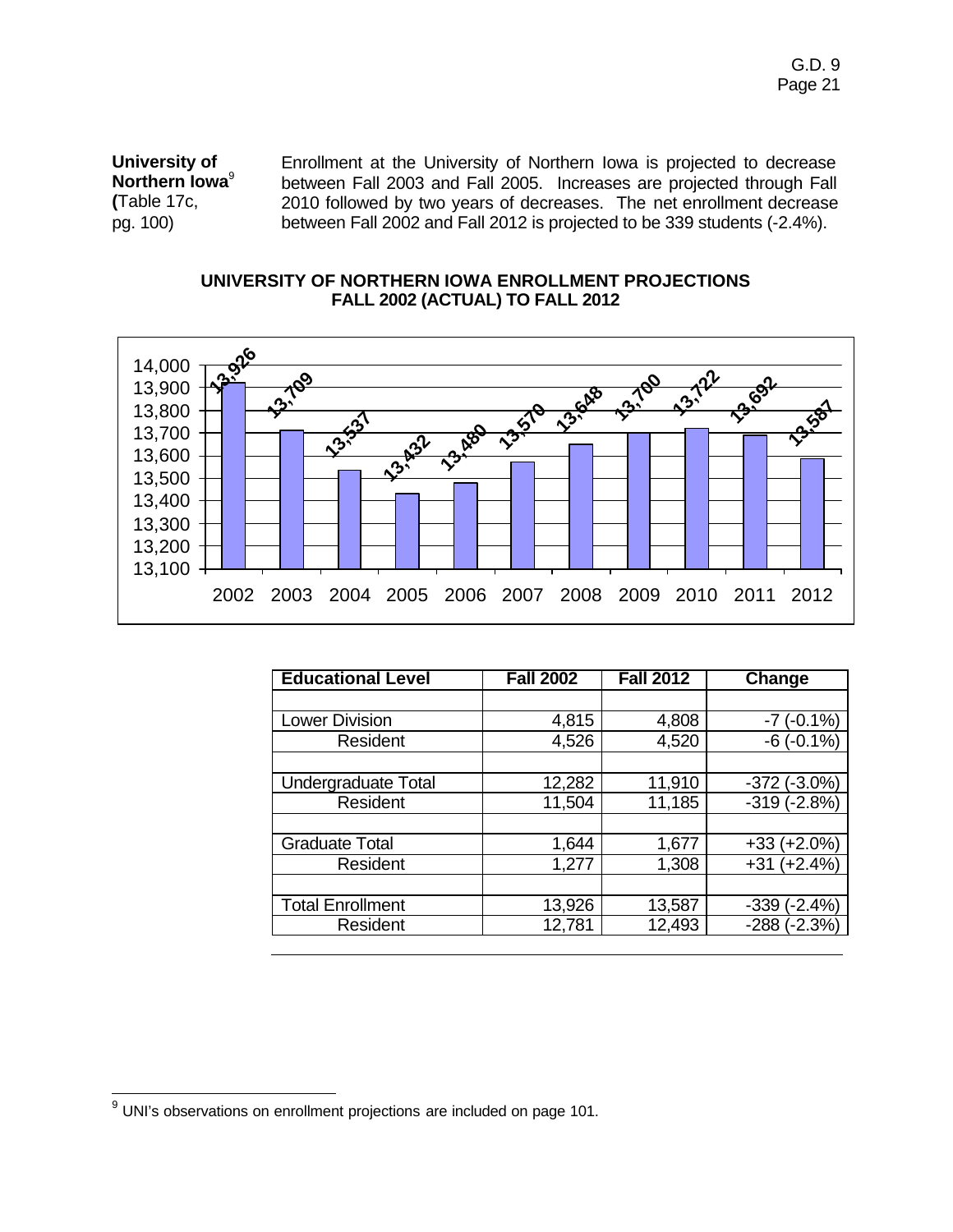## **Special Schools and Price Lab School**

(Tables 25R-31NR, pgs. 106-127)

As referral agencies of the state, the special schools do not recruit students. Any projection beyond five years is not based on population birth rates, but on an historical view of enrollments. Projections for the special schools are provided in two areas: (1) on-campus enrollment, and (2) off-campus services to students, schools, and families throughout the state.

Iowa Braille and Sight Saving **School** 

Iowa Braille and Sight Saving School projects that both on-campus and off-campus enrollments will remain the same between Fall 2002 and Fall 2012, although there will be yearly fluctuations.

Iowa School for the Deaf Iowa School for the Deaf projects that on-campus enrollment will grow from 122 students in Fall 2002 to 147 students by Fall 2012, an increase of 25 students (+20.5%).

> Off-campus services at ISD are expected to increase from 96 in Fall 2002 to 118 in Fall 2012. This represents an increase of 22 students (+22.9%) during the ten-year period.

Price Lab School Enrollment at Price Lab School is projected to increase from 425 in Fall 2002 to 520 students by Fall 2012, an increase of 95 students (+22.4%).

Diana Gonza

Approved:

dg/aa/enroll02/novgd9.doc